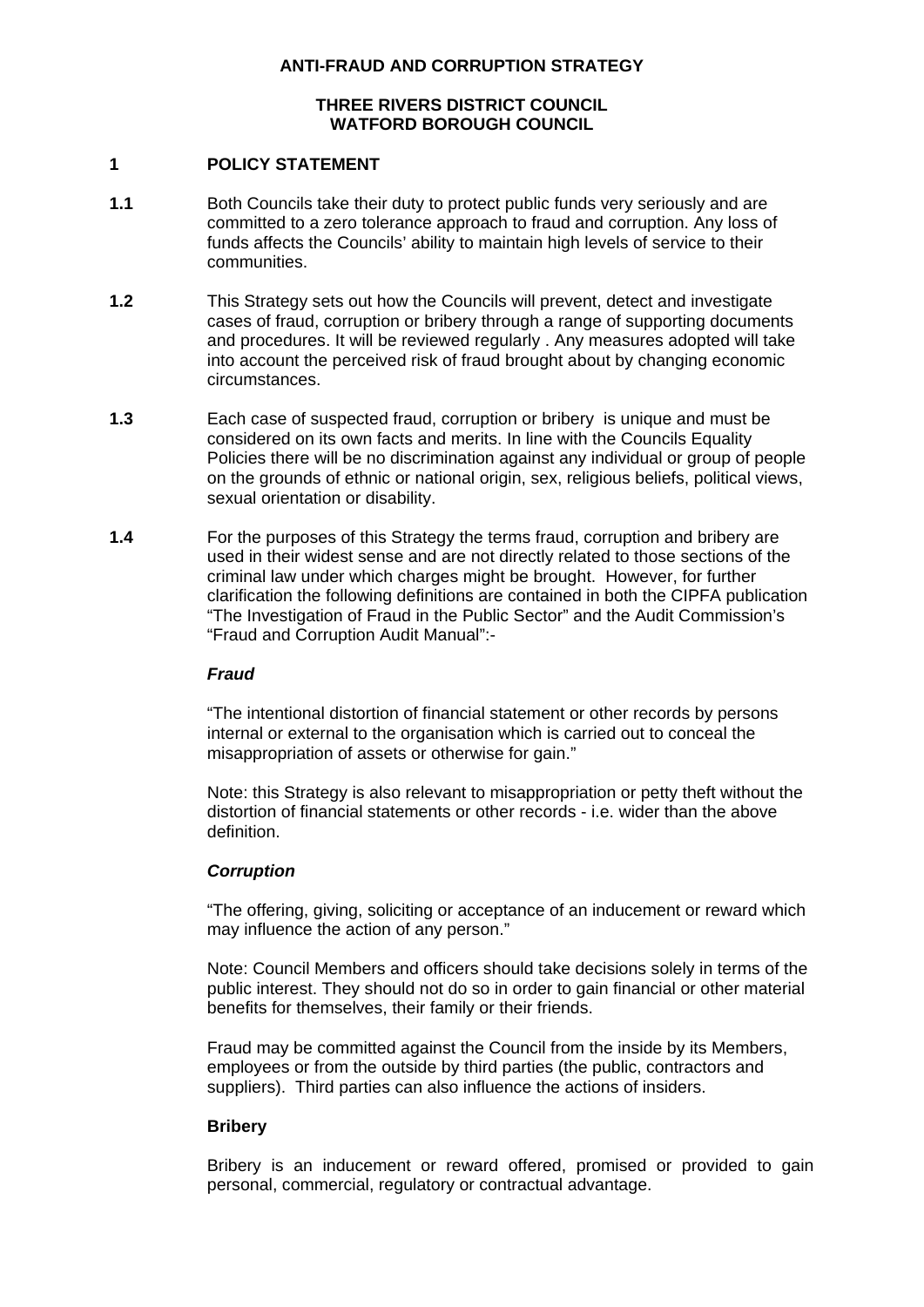- 1.5 The Councils will ensure that they have adequately resourced and experienced Internal Audit and Fraud Teams capable of dealing with all suspected irregularities. Action will be taken as necessary against all those involved in any irregularity.
- 1.6 The Councils will encourage and protect those who report improper or fraudulent actions. Arrangements for this are set out in the joint Whistleblowing Policy (Appendix 1) and Anti-Bribery Policy (Appendix 4).

# **2 PREVENTION AND DETECTION**

## **2.1 Culture**

The success of this Strategy is based on the Councils' promotion of a culture of openness and accountability in which all Members and officers apply the highest standards of ethical behaviour and are willing to voice concerns they may have about any aspects of the Councils' work.

#### **2.2 Control Environment**

 There are a number of controls in place that individually and collectively contribute to effective control environments at both authorities and therefore to the prevention, detection and investigation of fraud and corruption.

Features of the control environment are:

- sound systems of financial management;
- effective and well-documented internal controls;
- accountability through clear roles and responsibilities throughout the Councils;
- effective communication systems, both within the Councils and external to them;
- effective use of technology,
- effective budgetary control and performance monitoring systems and
- effective internal audit.

All Members and employees are required to comply with:

The Councils' Constitutions and Contract and Financial Procedure Rules.

### **2.3 Members**

As elected representatives, all Members of both Councils have a duty to ensure that the Councils use their resources prudently and in accordance with the law.

They are bound to abide by their Codes of Conduct.

Members declare financial or other interests as appropriate.

#### **2.4 Management**

 The Councils have determined the 'Proper Officer' appointments under the Local Government Act 1972 (as amended), including the Chief Finance Officer (Section 151) and the Monitoring Officer.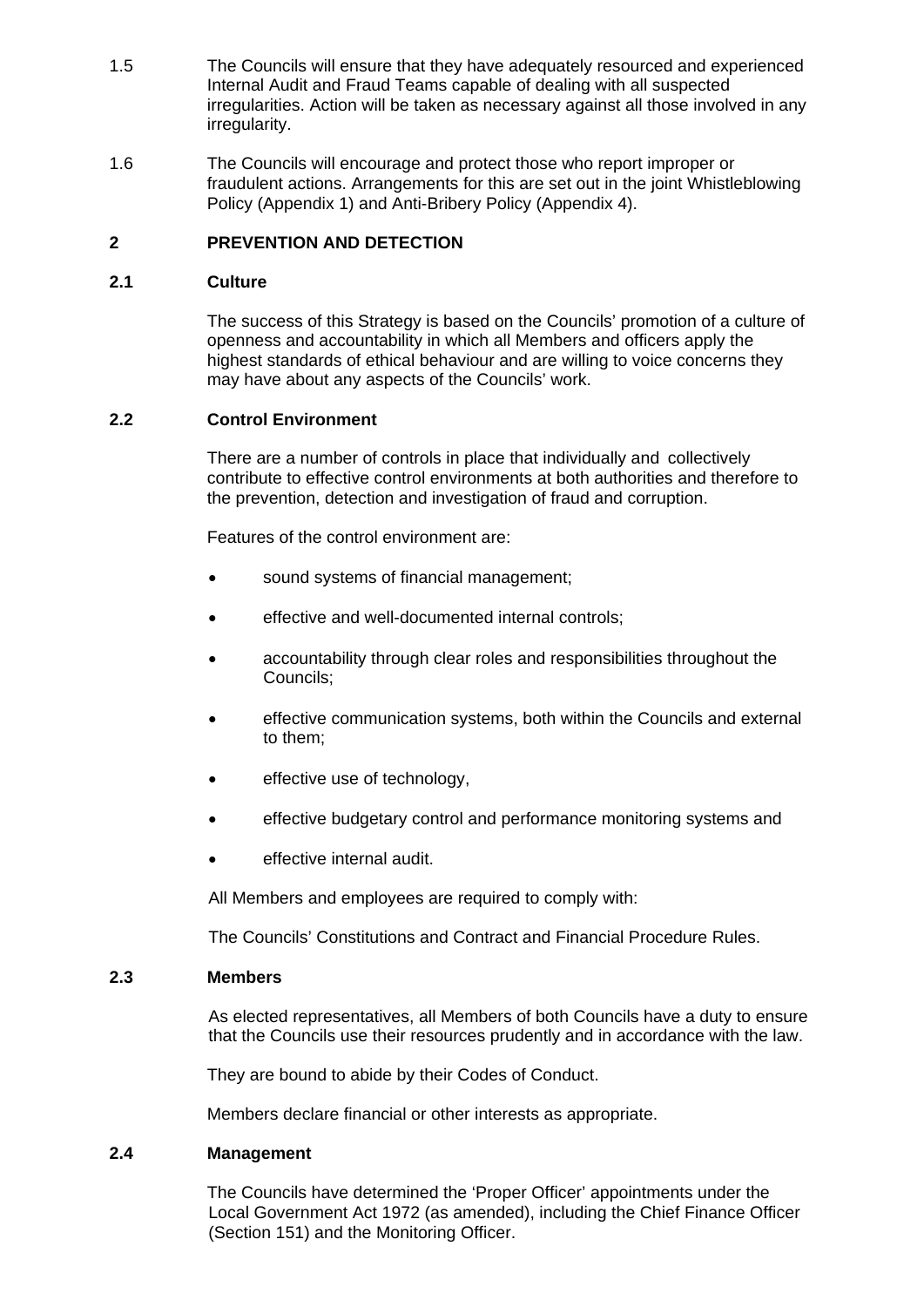Senior managers are responsible for ensuring that procedures are in place:

- to ensure adherence to management policies and directives in order to achieve the Council's objectives;
- to safeguard assets;
- to secure the relevance, reliability and integrity of information, so ensuring as far as possible the completeness and accuracy of records;
- to ensure compliance with statutory requirements; and
- to prevent fraud.

 Additionally managers are expected to carry out risk assessments, including the risk of fraud.

#### **2.5 Employees**

 The Councils will ensure that they have sound recruitment and disciplinary procedures in place.

 The Councils will ensure that they have effective procedures for training and maintaining competence, including training in ethics, the Code of Conduct for Officers, fraud prevention, detection and investigation.

 The Council will ensure that its officers are aware of this Strategy, the Anti-Bribery Policy and the Whistleblowing Policy. The whistleblowing procedure aims to provide appropriate arrangements for the receipt of reports of suspected fraud and other concerns.

 Any breaches of either Council's Constitution or Financial Procedure Rules will be handled in accordance with each Council's disciplinary procedures.

Employees are expected to declare interests as appropriate.

 Under the Bribery Act, it is an offence for employees to solicit or accept any gift or reward in return for allowing themselves to be influenced in any way in their official capacity. See HR Policy Officer Code of Conduct section 2 on Gifts and Hospitality.

 Housing Benefits is likely to be the single largest area of fraud in terms of numbers and value. The Benefits Team will apply rigorous vetting procedures to check on the eligibility of all new applicants for benefits and on notifications of changes of circumstances. All suspicious cases will be referred to the Fraud Team.

## **2.6 Investigating Officers**

 There are a number of sources of information available to the investigators which identify potential cases of fraud. These include:

- the Benefits team
- the National Fraud Initiative
- the Housing Benefit Matching Service and
- $\bullet$  the fraud hotline 0800 458 9200 (Freephone).

## **2.7 Internal Audit**

Work is undertaken by Internal Audit under the Council's statutory duty to maintain an adequate and effective system of internal audit. Internal Audit maintains a continuous review of key financial and non-financial systems to ensure that there are robust controls in place which both prevent and detect frauds. Fraud may be detected during the course of this work. The audit work programme is in part based on a fraud risk assessment. The work of Internal Audit is regularly reviewed to ensure that it reflects the risks of fraud associated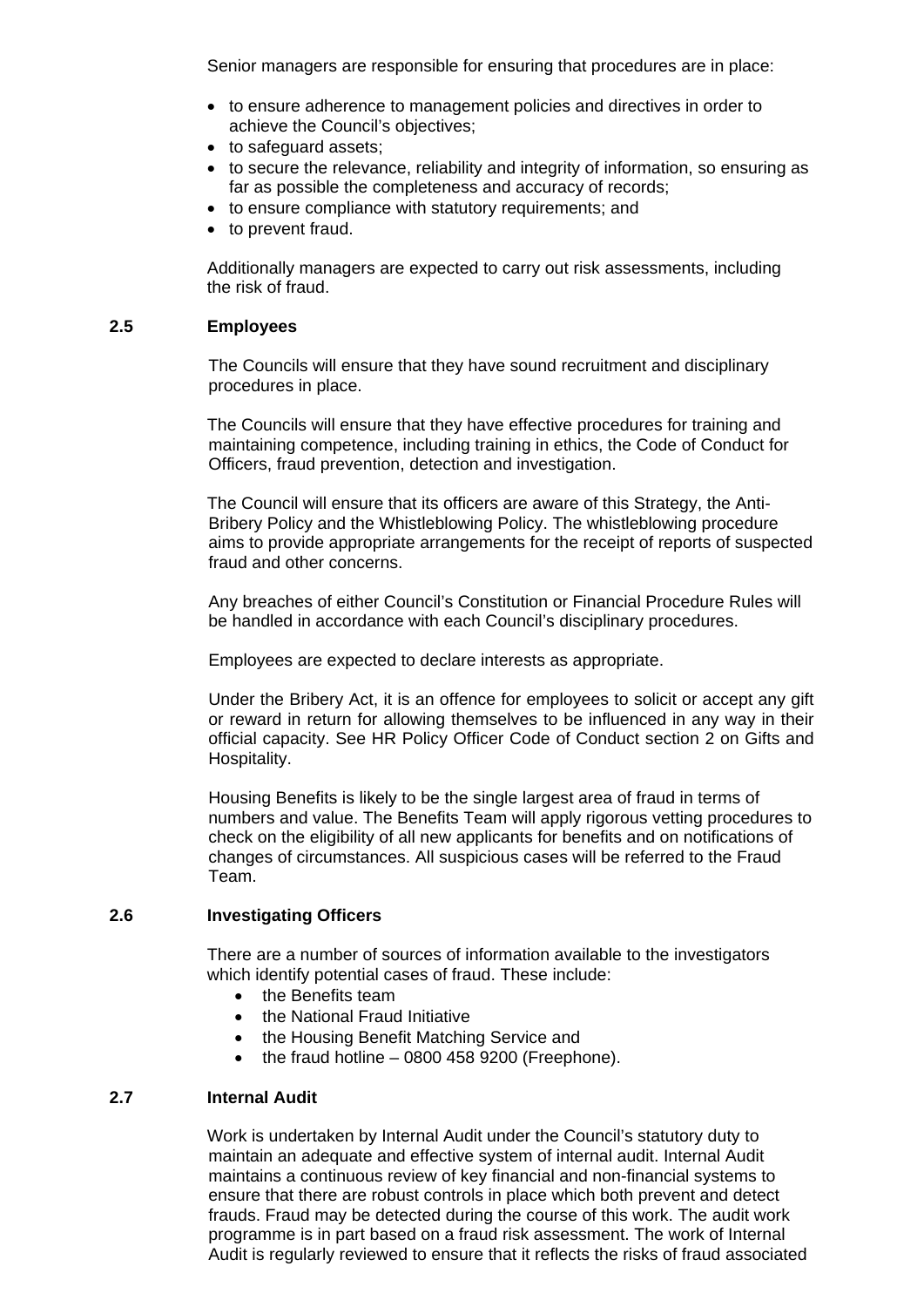with changing economic circumstances.

#### **2.8 External Audit**

The Council's external audit is carried out in accordance with the 'Code of Audit Practice'. The responsibilities of the auditor and the audited body (i.e. the Council) are set out in a statement accompanying the Code.

#### **2.9 Contractors**

 As a deterrent, the Councils' standard Terms and Conditions of Contract allow for the termination of a contract in the event of fraud or corruption.

#### **2.10 The Public**

 The Councils have complaints procedures which provide arrangements for complaints from third parties to be received and for concerns to be aired. The complaints procedures ensure that officers responsible for dealing with complaints are alert to the potential for fraud and corruption.

 There is also a fraud hotline in place for the public to report any concerns they may have.

## **2.11 Publicity**

The Councils will regularly publicise (internally and externally) arrangements for reporting suspected cases of fraud or corruption.

 They will also seek to publish details of successful prosecutions in the local media as a deterrent to others.

## **3 INVESTIGATION**

The Internal Audit and Fraud teams will continue to work closely together on fraud related issues and there will be a joint approach to raising fraud awareness.

Whilst different procedures apply to the different types of fraud the Councils will comply with the requirements of the various relevant legislative requirements such as the Data Protection Act, Regulation of Investigatory Powers Act, the Police and Criminal Evidence Act, Proceeds of Crime Act, Fraud Act, Bribery Act 2010, Criminal Procedures and Investigation Act and the European Convention on Human Rights. The Councils' policies on equal opportunities and customer care will be applied at all times.

The investigation of benefit fraud is covered by the Benefit Fraud Policy (Appendix 2) and the Sanctions Policy (Appendix 3). All policies are supported by a separate Code of Conduct for Investigators which includes an outline of the procedures to be followed in an investigation.

#### **Benefit Fraud**

 Any allegation of benefit fraud against a Council Member, an officer or a member of the public, must be referred to the Fraud Manager.

#### **Other Fraud and Corruption or Bribery**

 Any allegation against a Member of either Council must be referred to the relevant Monitoring Officer (Solicitor/Head of Legal and Property Services).

Any other allegation of fraud or corruption must be referred to either of the two Councils' Chief Finance Officers, the Chief Executive (Three Rivers) or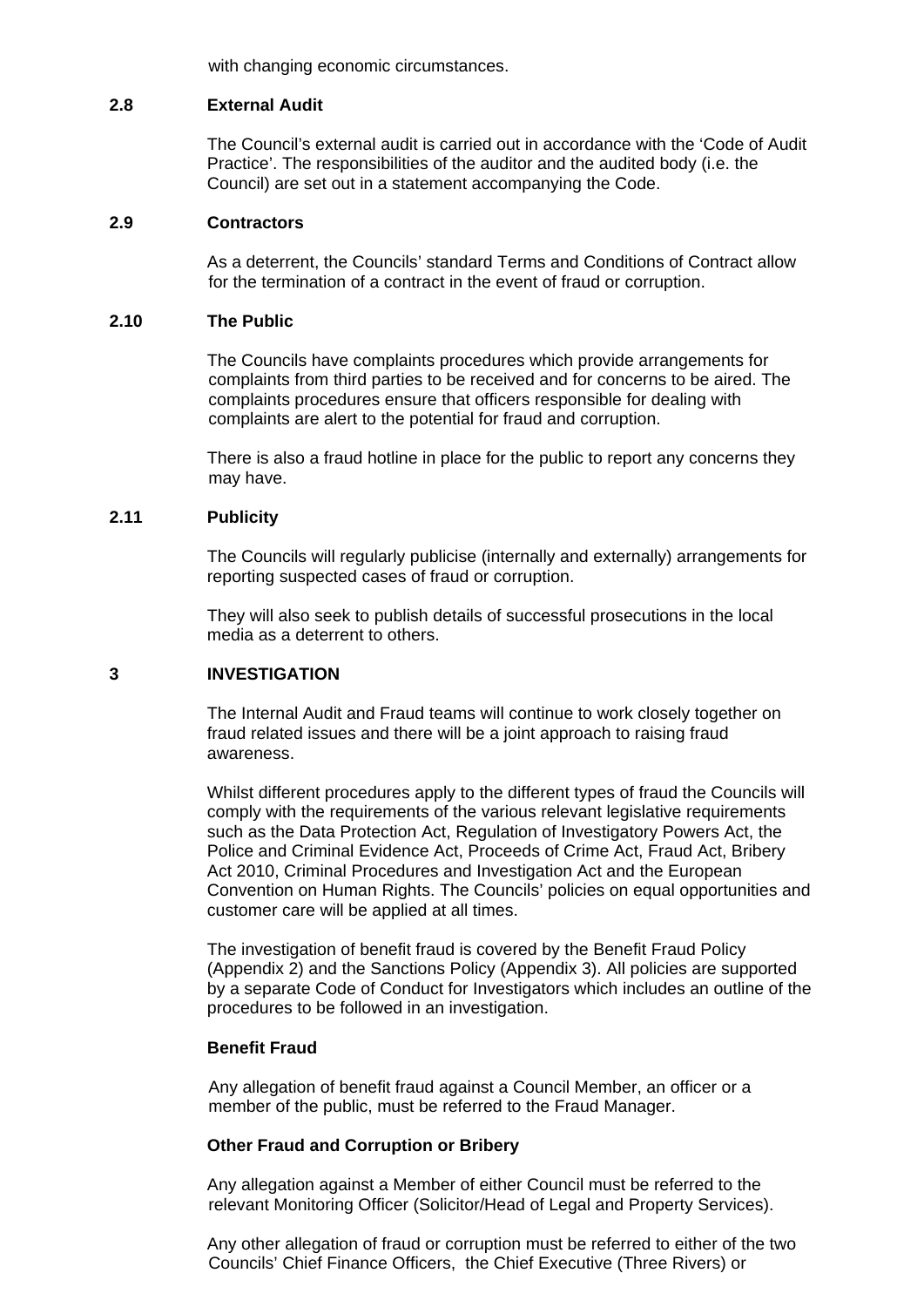Managing Director (Watford).

 The Audit Manager will be notified of all suspected/proven cases of fraud or corruption to inform his/her opinion on the internal control environment and to carry out any necessary system reviews to ensure that control weaknesses are addressed.

#### **4 Partnerships/Voluntary Sector**

 Partnerships/voluntary sector organisations are likely to be in receipt of public funds and there is the potential that they may either commit fraud against the Councils or be the subject of fraud themselves. Risk assessments carried out before councils enter into a partnership or in relation to the operation of a partnership itself must give due consideration to the risk of fraud. The Councils' approach to suspected cases of fraud will depend on the nature and extent of the fraud, the terms of agreement with the organisation and the organisation's own ability to deal with the case. The Councils will seek to apply the strongest possible sanctions if fraud is proven.

#### **5 SUMMARY**

The Anti-Fraud and Corruption Strategy is a statement of the both Councils' attitude towards, and procedures for tackling, fraud, corruption and bibery. The key elements are:

The Councils will not tolerate abuse of Council services.

Persistence or planned abuse will result in disciplinary/legal action being taken against the individual(s) concerned.

Anyone found defrauding the system will have to repay to the affected Council the sum of their financial gain.

Each case will be examined on its merits.

Officers will treat all customers with fairness.

Decisions on action will only be made once all the facts have been established.

# **6**. **REVISING THE STRATEGY**

Amendments to this Strategy will be formally approved in accordance with the arrangements in place at each authority.

Revisions will take place regularly and will take into account factors such as organisational or policy changes and the prevailing economic climate.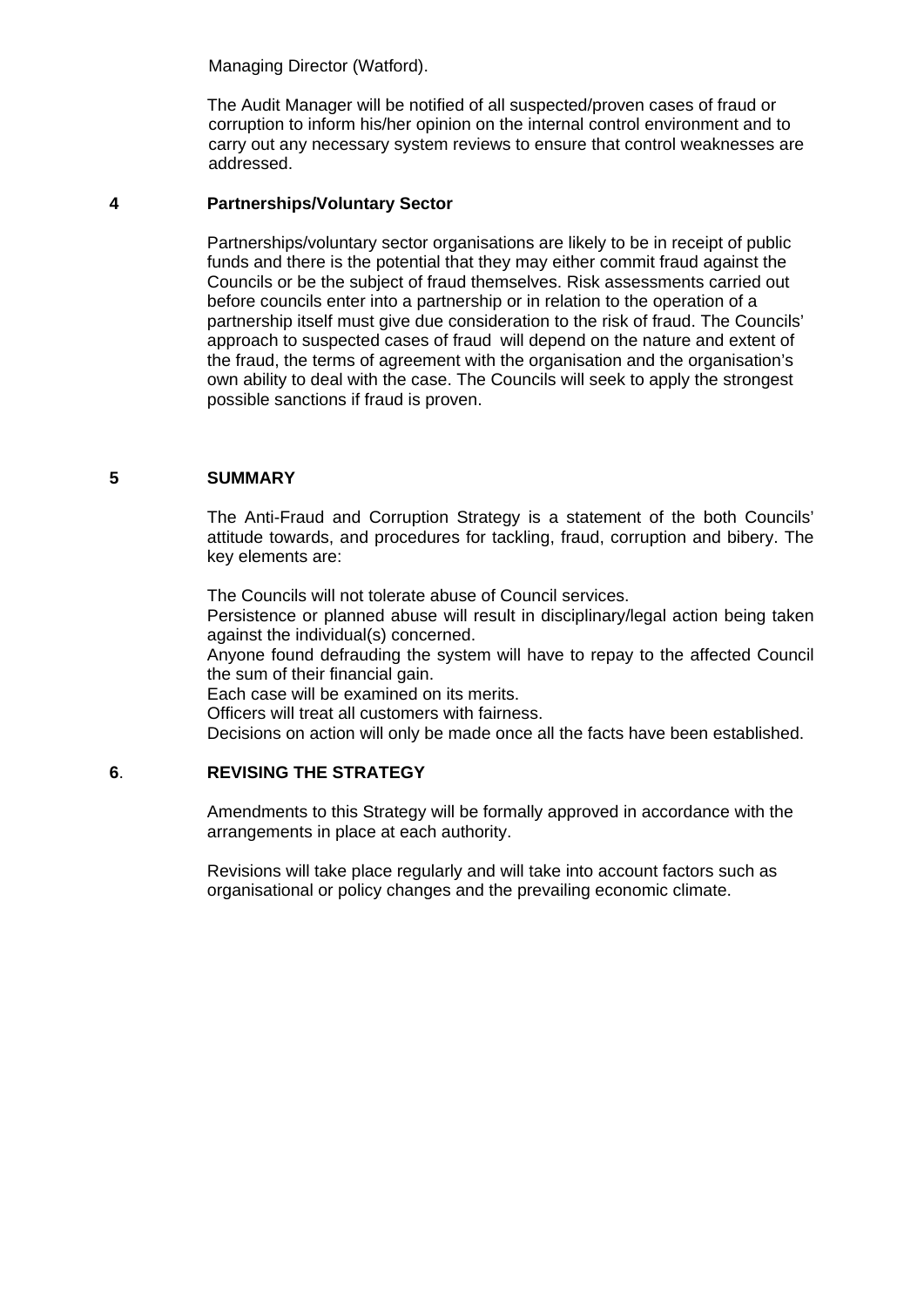# WHISTLEBLOWING POLICY

# **THREE RIVERS DISTRICT COUNCIL WATFORD BOROUGH COUNCIL**

### **1 INTRODUCTION**

- 1.1 Employees are often the first to realise that there may be something seriously wrong within the Councils but may find it difficult to know what to do about it. They may not express their concerns because they feel that speaking up would be disloyal to their colleagues or to the Councils. They may also fear harassment or victimisation. In these circumstances it may be easier to ignore the concern rather than report what may just be a suspicion.
- 1.2 The Councils have jointly introduced this Policy to reassure staff that it is safe and acceptable to speak up and to enable them to raise any concern they may have at an early stage.
- 1.3 Both Councils are committed to the highest possible standards of openness and accountability and have adopted a zero tolerance approach to fraud and corruption. We encourage any Council employee with serious concerns about any aspect of the Councils' work to come forward and express those concerns. These may relate to another Council employee, contractor, supplier, elected Member or representative of any other body supported by or working for or on behalf of the Councils.
- 1.4 The Councils will encourage all organisations working with them or on their behalf to adopt their own Whistleblowing arrangements.
- 1.5 These procedures are designed to ensure the greatest possible degree of confidentiality and protection for any member of staff who finds it necessary to use them.
- 1.6 Whilst intended primarily for Council employees, the reporting arrangements set out in this policy are also open to any member of the public, elected Member or representative of any organisation associated with either Council. The Councils also have Complaints Procedures which may be followed by members of the public.

#### **2 AIMS OF THE POLICY**

- 2.1 Provide avenues for you to raise concerns and receive feedback on any action taken in cases where you feel that you cannot use the normal complaints procedure.
- 2.2 Reassure you that we will do everything possible to protect your confidentiality and to protect you from reprisals or victimisation.
- 2.3 Ensure that your concerns are taken seriously and are swiftly acted upon.
- 2.4 Allow you to take the matter further if you are dissatisfied with either Council's response.

#### **3 SCOPE**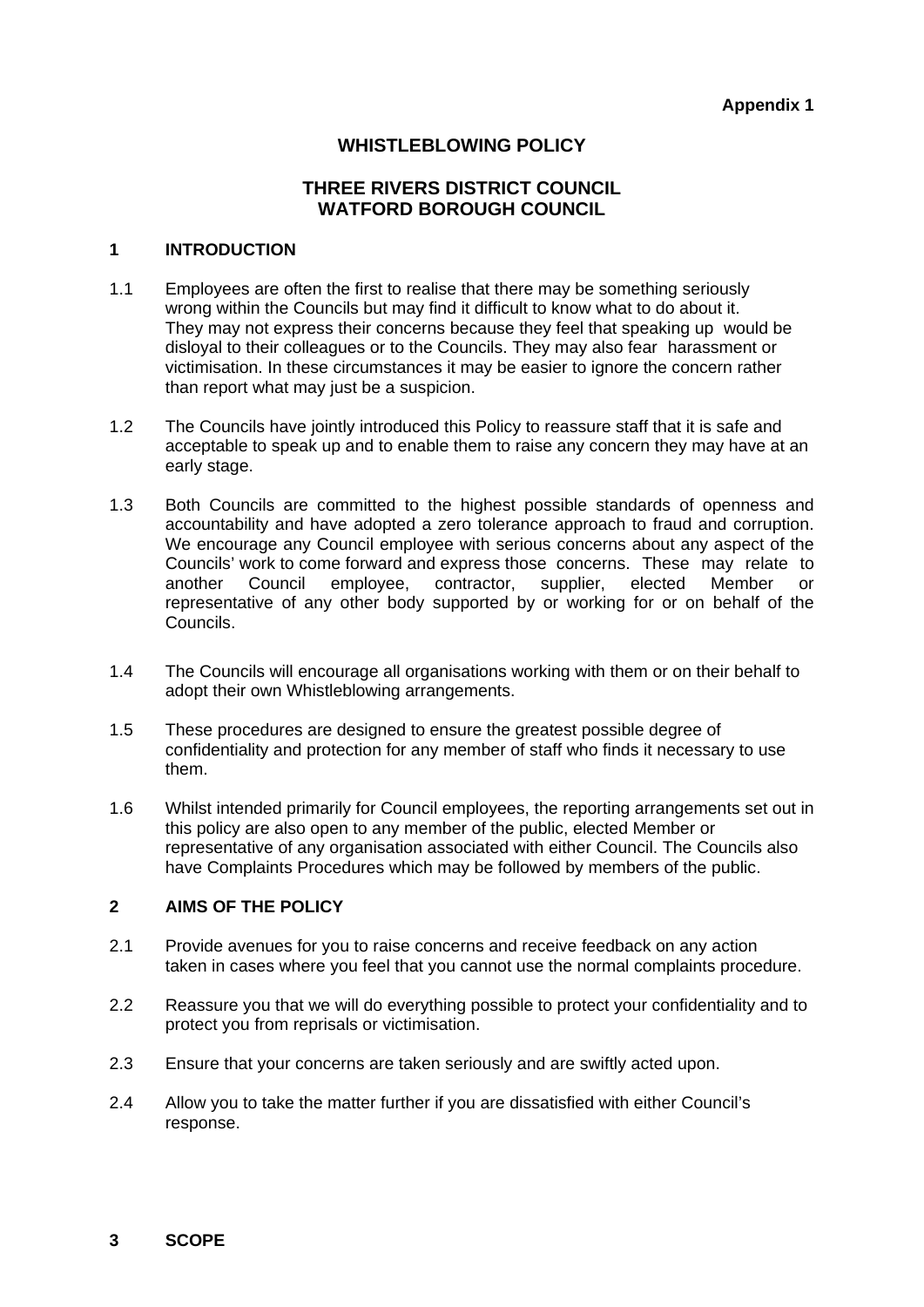- 3.1 Whilst the policy is a key feature of our joint Anti-fraud and Corruption Strategy, its use is not restricted to fraud related issues. It covers a wide range of topics including:
	- fraud, corruption or any other unlawful act
	- maladministration and mismanagement
	- breach of any statutory code of practice
	- breach of the Councils' procedure rules or policies
	- actions which are likely to cause physical danger or risk of damage to property
	- failure to report and/or rectify any situation which is likely to cause significant avoidable cost or loss of income
	- misuse of information which could seriously prejudice or compromise either **Council**
	- abuse of power or the use of the Councils' powers and authority for any unauthorised or ulterior purpose.
- 3.2 The policy is not intended to cover staff complaints about harassment, discrimination, victimisation or other similar matter. These complaints are dealt with by other Council policies/procedures.
- 3.3 You may call the Fraud Hotline (Freephone 0800 458 9200) rather than use this process if that is easier for you.

# **4 SAFEGUARDS**

# **4.1 Confidentiality**

The Councils will do their best to protect your identity when you raise a concern and do not wish your name to be disclosed. It must be appreciated however that there may be times when it is not possible to resolve a concern without revealing your identity e.g. where your personal evidence is essential. This will be discussed with you in advance of any action being taken. You will be given all necessary support if your name has to be revealed.

## **4.2 Harassment or Victimisation**

 The Councils recognise that the decision to report a concern can be a difficult one to make not least because of the fear of reprisals from those responsible for the alleged malpractice. The Councils will not tolerate harassment or victimisation and will take action to protect you if the concern is raised in good faith.

 This does not mean that if you are already the subject of disciplinary or redundancy procedures that those procedures will be halted as a result of your whistleblowing.

## **4.3 False Allegations**

If you make an allegation in good faith but the investigation fails to support your concern, no action will be taken against you. However, any abuse of this process by employees maliciously raising unfounded allegations will be dealt with under the Councils' disciplinary arrangements.

## **4.4 Anonymous Allegations**

You are encouraged to put your name to any issue raised. Anonymous concerns are much less powerful and are often difficult to follow up, especially if further information is required. Each case will be considered however and will be investigated depending on:

- the credibility of the concern
- the seriousness of the issue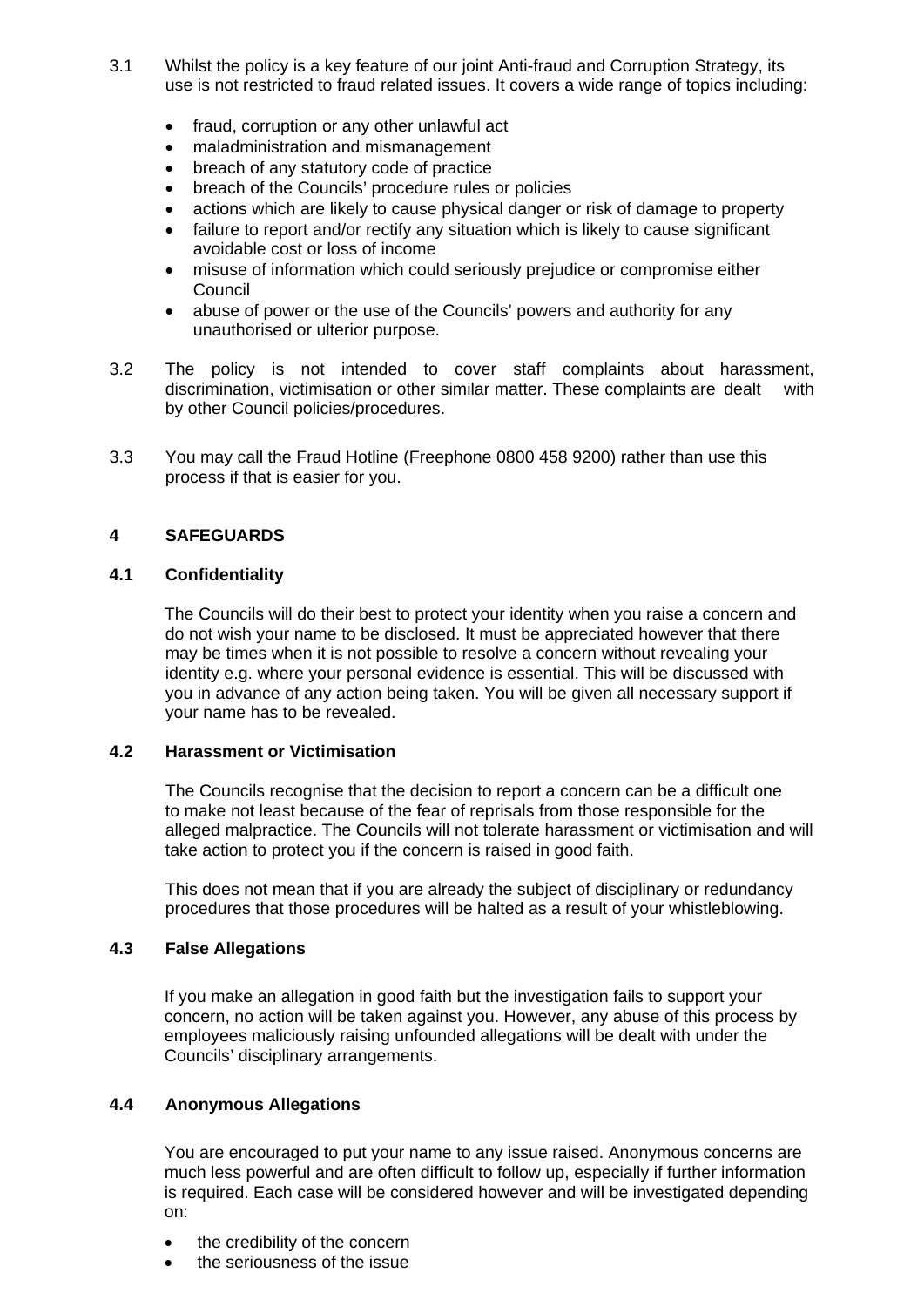the possibility of verification from other sources.

# **5 HOW TO RAISE A CONCERN**

- 5.1 You should normally report any concerns to your immediate manager or his/her superior for the matter to be dealt with in accordance with standard Council procedures. Line Managers must not investigate any suspected case of fraud or corruption but must refer it immediately to one of the two Chief Finance Officers, the Chief Executive (Three Rivers) or the Managing Director (Watford) who will decide what further action is to be taken.
- 5.2 If you feel unable to do this, e.g. you feel that your manager may be implicated or you have already done so but do not feel that the matter has been properly dealt with; you can then use the Whistleblowing process to report any concern.
- 5.3 Concerns should be reported to either:

 **The Chief Executive (Three Rivers)** 

# **The Managing Director (Watford)**

 **Either of the two Councils' Chief Financial Officers.** 

These officers will decide the most appropriate method for dealing with your concern.

- 5.4 The earlier you express concern the easier it is to take action.
- 5.5 Do not try to investigate the matter yourself but pass on as much evidence or information you may have. You are not expected to prove the truth of the allegation but you will need to demonstrate that there are sufficient grounds for your concern.
- 5.6 You may invite your staff or trade union representative or a friend to act on your behalf.
- 5.7 The Councils have the resources and expertise to investigate any concern internally. If you feel it right to raise the matter externally, or have raised it internally but feel that it has not been properly investigated, there are a number of possible contact points, for example:
	- your local Council Member
	- the External Auditor (Grant Thornton)
	- a relevant professional or regulatory body
	- the Police
	- the Ombudsman
	- the Audit Commission (Whistleblowing Hotline 0845 052 2646)
	- the Health and Safety Executive
	- Standards Board for England (matters relating to elected members).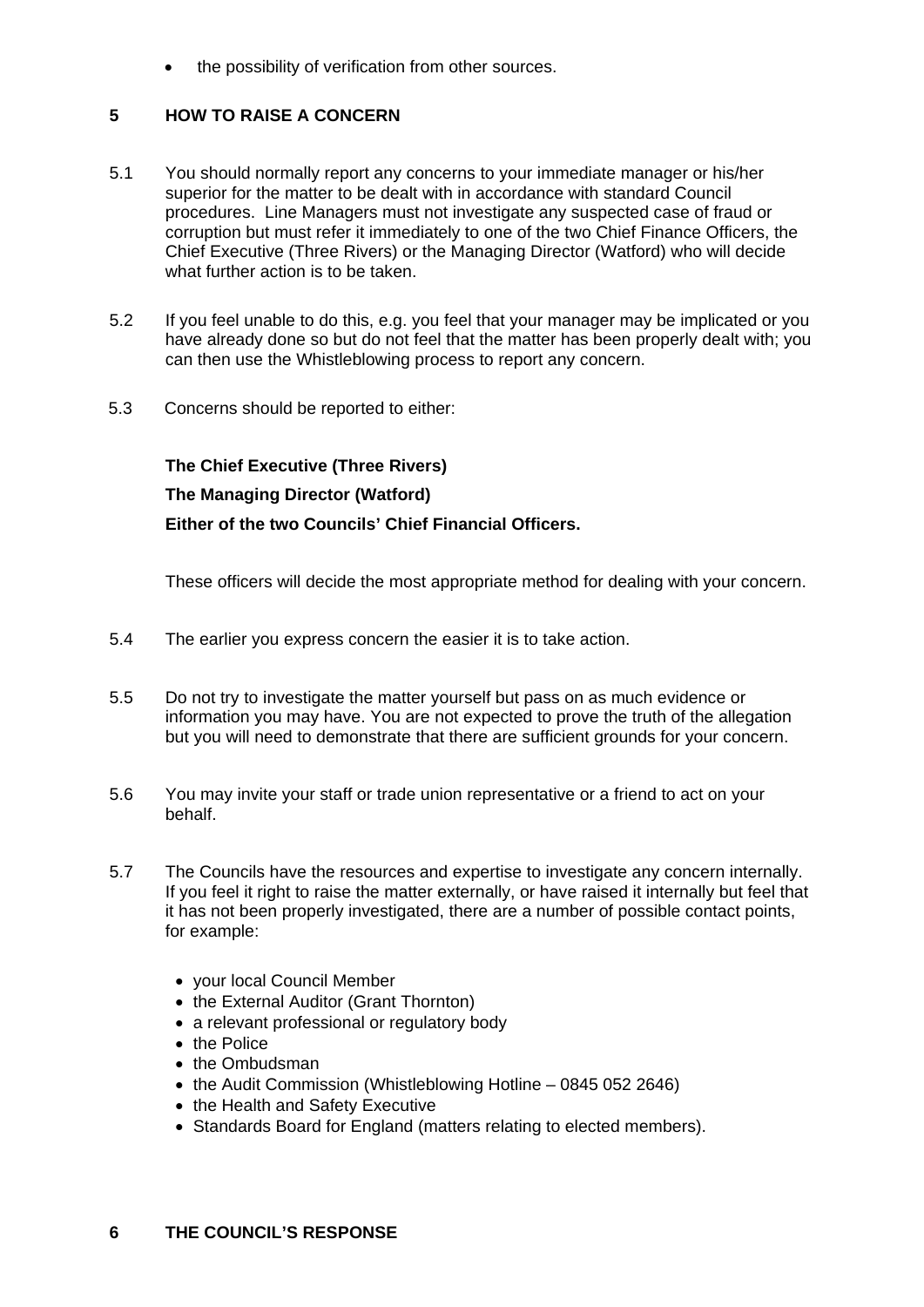- 6.1 All concerns will be taken seriously and acted upon immediately.
- 6.2 After an initial review a decision will be taken on whether to take the matter further by way of a confidential investigation, to refer the matter to the Police, to arrange for an independent inquiry (e.g. by the external auditor) or to take no further action.
- 6.3 Some concerns may be resolved by agreed action without the need for a detailed investigation.
- 6.4 You may be approached for further information. At any meeting you may be accompanied by your representative or a friend.
- 6.5 We will ensure that you receive the necessary support/advice should the matter result in disciplinary or legal action at which you are required to give evidence.
- 6.6 Within ten working days of the concern being received the Councils will write to you (subject to any restrictions arising from the Data Protection Act):
	- acknowledging that the concern has been received
	- indicating how it is proposed to deal with the matter
	- giving an estimate of how long it will take to provide a final response
	- telling you whether any initial enquiries have been made and whether further action is proposed.
- 6.7 As you need to be assured that the matter has been properly addressed you will receive information about the outcome of any investigation, subject to any legal or confidentiality constraints.

# **7 THE RESPONSIBLE OFFICER**

 The Chief Executive (Three Rivers) and the Managing Director (Watford) have overall responsibility for the maintenance and operation of this policy. It will be reviewed regularly in accordance with arrangements in place at each authority.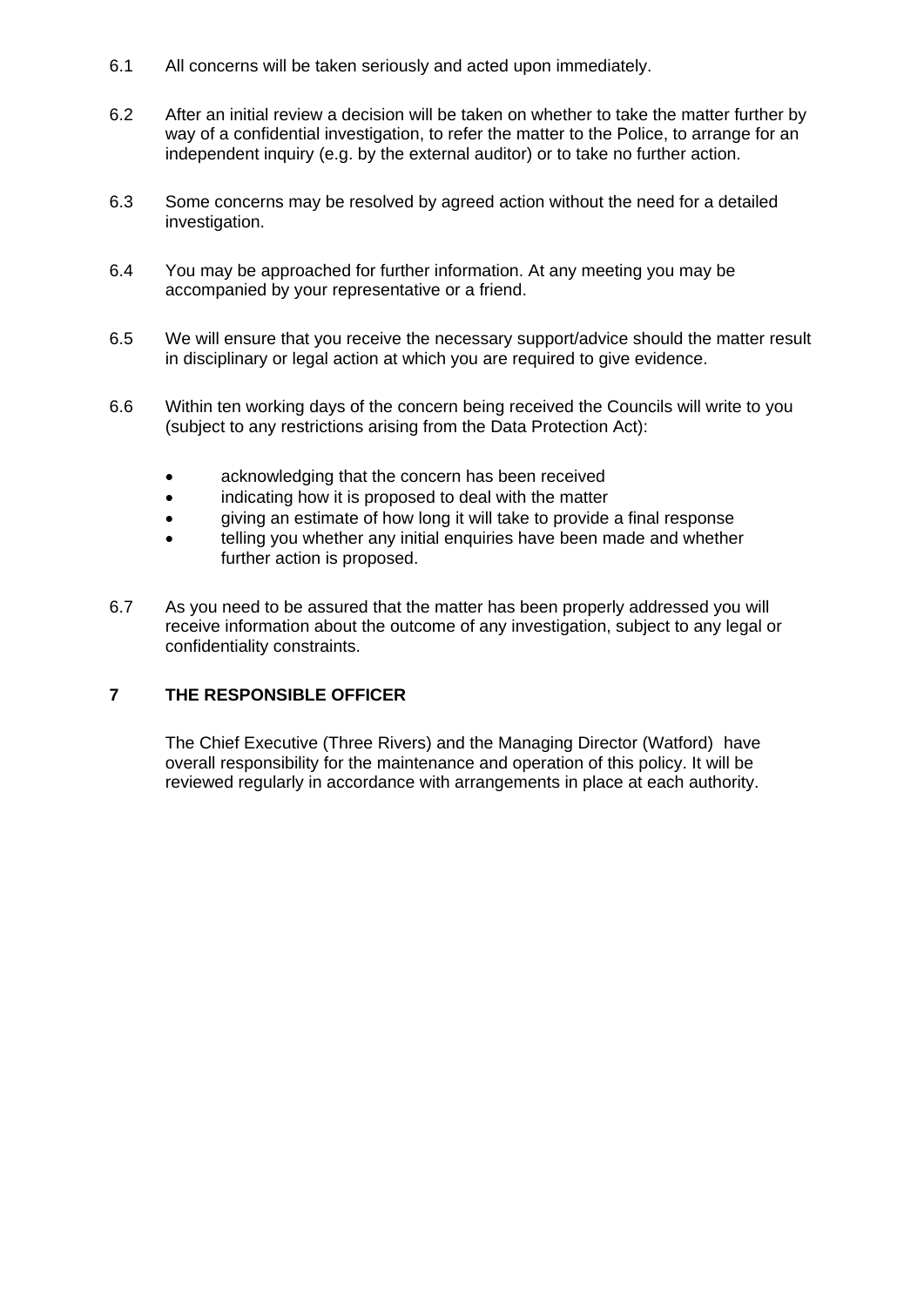# **HOUSING BENEFIT/COUNCIL TAX BENEFIT FRAUD POLICY**

# **THREE RIVERS DISTRICT COUNCIL**

# **WATFORD BOROUGH COUNCIL**

#### **1 Statement of Intention**

- 1.1 The two Councils are committed to the delivery of Housing Benefit and Council Tax Benefit to its customers. Benefits are for those who are most vulnerable in society and should be assessed and paid within guidelines set by Central Government.
- 1.2 The Councils are committed to ensuring that benefits are delivered to those who have a true entitlement to them.
- 1.3 The Councils are committed to providing a modern and efficient Anti-Fraud Service.
- 1.4 A strong counter fraud culture is fundamental to reducing the harm caused by fraud and in ensuring public confidence and reputation is not undermined.
- 1.5 The Councils have a clear commitment towards a zero tolerance towards fraud.
- 1.6 We will ensure that we have transparent targets with regular reporting on our performance. We must continue to employ qualified investigators.
- 1.7 Tackling fraud effectively needs a collaborative approach. We will develop working with partners to maximise our counter fraud activities and resources on those areas of greatest risk or social harm.
- 1.8 We will publicise these policies and ensure they are communicated to all staff.
- 1.9 We will seek to be fair and consistent in our handling of all cases and will act in accordance with the law, guidelines and the Councils' policies.

### **2 Introduction**

- 2.1 The Government is committed to building a strong, healthy and prosperous society. It is therefore important that the administration of Housing and Council Tax Benefit is secure.
- 2.2 The Department for Work and Pensions (DWP) is committed to reducing fraud and error and it is proposed that from 2013 Universal Credit will replace Housing Benefit and will be administered by the DWP. There is to be a transitional period to introduce this strategy and it is proposed only new claims will be processed by the DWP from 2013. In addition it is proposed that a Single Fraud Investigation Service (SFIS) will be implemented as part of this new Fraud and Error Strategy. Currently, the DWP and local authorities can prosecute social security fraud while HMRC can prosecute tax credits. The Fraud and Error Strategy proposes the creation of SFIS to create a more coherent investigation service. The key objectives of SFIS are to Prevent, Detect, Correct, Punish and Deter. Some elements of SFIS are expected to be introduced in 2013.
- 2.3 The Councils are committed to ensuring that benefits are delivered to those who have a true entitlement to them.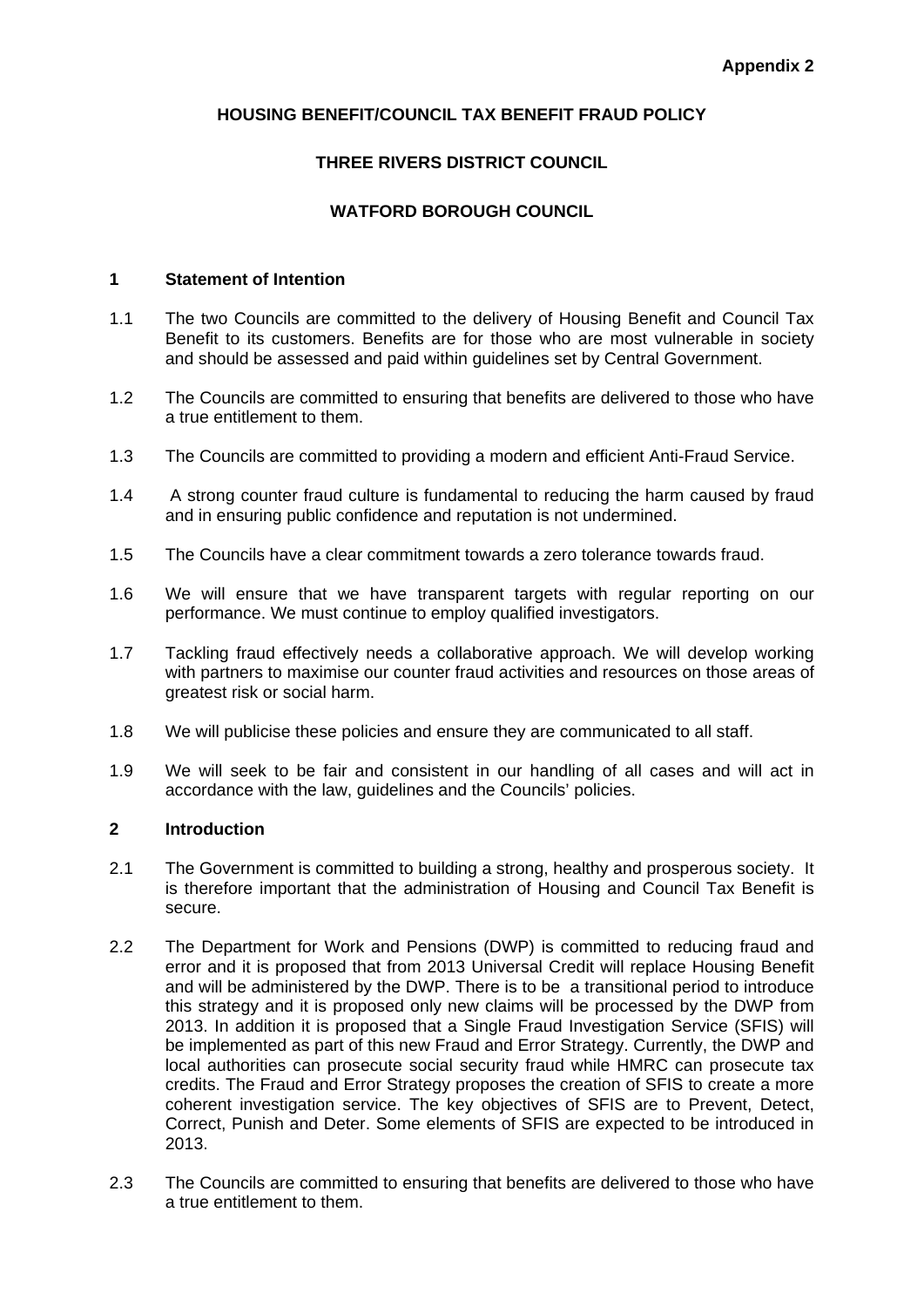- 2.4 Unfortunately, economic stress can increase the incentive to commit fraud. Some people will attempt to obtain Benefits to which they are not entitled. We will ensure that our procedures and processes are sufficiently robust to reduce the risk.
- 2.5 The Councils recognise that as well as causing financial loss, fraud is also detrimental to the provision of services, and damaging to the reputation of, and confidence in, the Councils.
- 2.6 In 2011 the National Fraud Authority estimated that fraud in the public sector costs £20.3 billion a year. The costs to local government is estimated at £2.2 billion a year.

#### **3 Processes**

- 3.1 To ensure that all counter fraud activities are properly managed, it is important to focus resources on fraud prevention, to investigate and rectify administrative weaknesses, to provide assurances of the integrity of the benefit system and the quality of the investigations.
- 3.2 Effective Anti-Fraud activities reduce the levels of fraud and error.
- 3.3 The Councils believe that it is important to discourage and prevent fraud from taking place in the first instance. The Councils will implement vigorous procedures for the verification of claims. The minimum standard for verification will be the guidelines previously known as the Verification Framework. However, although claims for benefit will be subject to close scrutiny, the Councils are committed to delivering benefits within the official government timescales. The Councils will give assistance to claimants of benefits in applying for benefit and to maximise take-up
- 3.4 The Councils' application forms for Housing Benefit/Council Tax Benefit/Local Housing Allowance will include questions and instructions in plain language giving the customer clear directions on what is required. The forms will carry warnings against providing false information and will explain the risks that claimants will run if they choose to give incorrect information or fail to give information to the Councils about their personal circumstances. The forms will contain all the information the claimant requires to understand their rights.
- 3.5 The Councils will put in place systems which will allow the claimant to request assistance to complete their application form, in the office or their home, and to educate customers of the importance and need to inform the Councils of changes to their circumstances.
- 3.6 The Councils are committed to controls designed to prevent fraud being perpetrated by its own staff. Staff employed in Revenues and Benefits and Fraud Investigations will be vetted at the time of application. If misrepresentation is found to have occurred on the application form or at interview, disciplinary procedures will be considered, including dismissal
- 3.7 The Councils will comply with the requirements of the Department for Work and Pensions Housing Benefit Matching Service which compares claims for Housing Benefit and Council Tax Benefit against many other data sets.
- 3.8 The Councils will participate in the Audit Commission National Fraud Initiative which allows comparison of benefit data held by the Council against other data sources, e.g. Payroll.
- 3.9 The Councils will maintain and advertise a benefits free fraud hotline and an Internet "Report a Fraud" service to enable concerned residents to report suspected fraud confidentially.
- 3.10 The Councils will subscribe to the National Anti-Fraud Network (NAFN) to ensure the national partnership providing support, data and intelligence assists us in our counter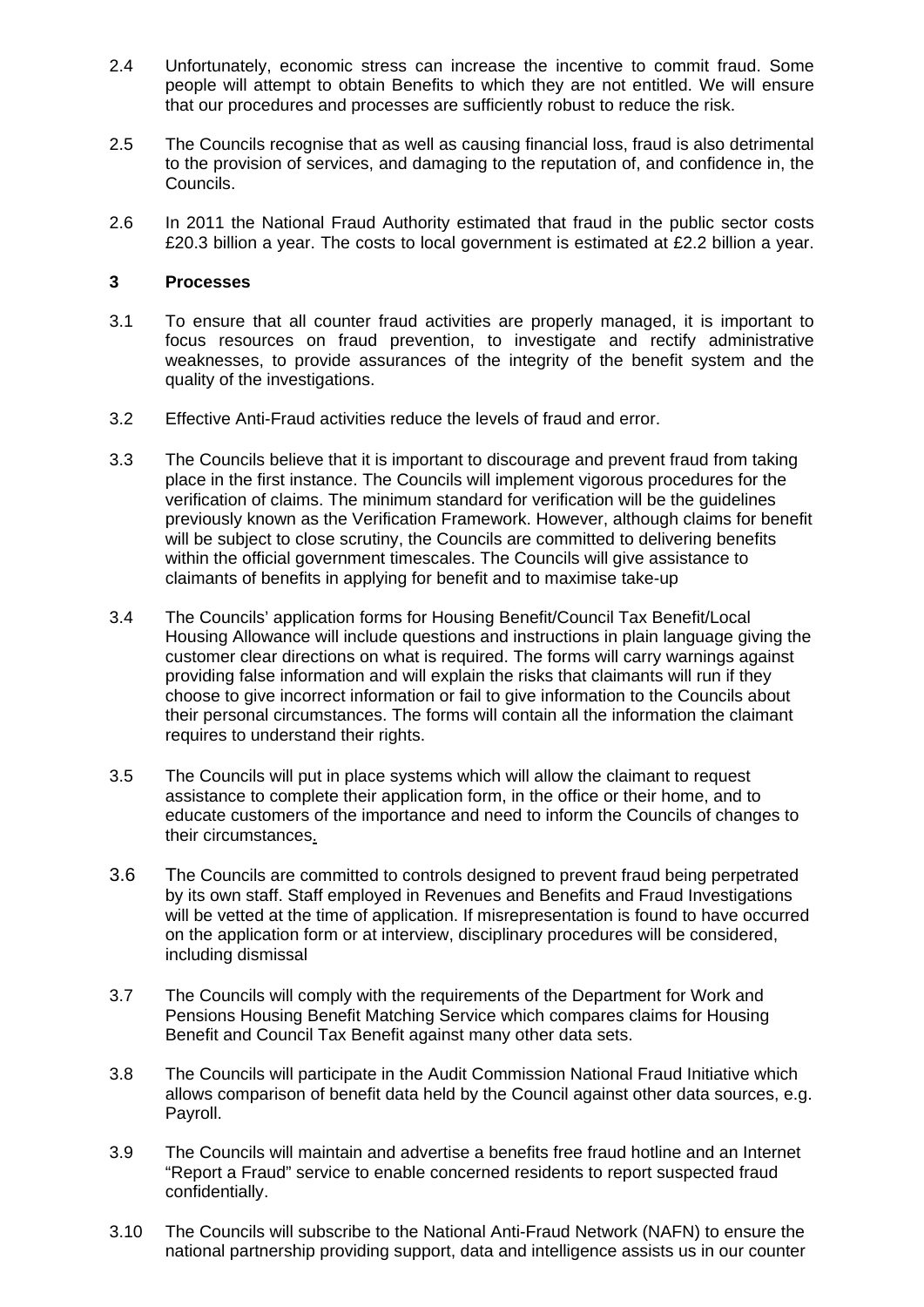fraud activities. The network obtains, collates and disseminates intelligence on fraud to all members.

- 3.11 The Councils will also maintain membership of the Local Authority Investigations Officer Group (LAIOG) for inter-authority networking and to enable Fraud Investigations Officers to keep abreast of new developments in the fraud arena. They will also join in appropriately with other local partnerships to ensure we are up to date with current fraud risks.
- 3.12 The Councils will have a zero tolerance approach to fraud.
- 3.13 The Councils will assess the management of counter fraud resources against best practice.
- 3.14 The Councils will maintain working arrangements with relevant organisations to ensure effective sharing of knowledge and data about fraud.
- 3.15 The Councils will raise awareness of fraud risks by training new staff, existing staff and members.
- 3.16 The Councils will ensure they have a robust fraud risk assessment to enable resources to be focused on areas where there is high risk of fraud.
- 3.17 The Councils will ensure that there is focus on both proactive and reactive work in the fraud risk areas that cause the greatest financial, social and reputational harm.
- 3.18 Tackling fraud effectively requires a concerted and collaborative response. When public, private and voluntary sector bodies work in partnership we benefit from sharing work programmes and specialist expertise as well as improving knowledge and information about fraud and its causes.

#### **4 Overpayments**

- 4.1 In all cases, the Councils will seek to recover overpayments. It would not be the Councils' intention to cause hardship. Accordingly, the ability to repay the overpayment will be considered in individual cases where hardship would be a proven outcome of pursuance of the debt. Factors such as the nature of the offence and the rate of recovery will be taken into account when determining the level of recovery. In some cases, failure to come to a reasonable arrangement for repayment will result in civil action through the courts.
- 4.2 Payments of benefit are often made directly to Landlords on behalf of claimants. If landlords falsify claims or assists claimants to falsify claims for benefits the Councils will consider criminal proceedings under the Social Security Administration Act 1992 or the Fraud Act 2006. Landlords who receive benefit directly are obliged to report any known changes in their tenants' circumstances. When a Landlord fails to do this, they may be paid more direct benefit than they should be paid. The Councils make Landlords aware of their duty to report known changes in circumstances. The Councils will consider recovering any overpaid benefit either directly from ongoing payments of benefit to the Landlord (even from the payments for other tenants for whom the landlord is receiving direct benefits) or through civil action through the courts.

## **5 Data protection Act**

5.1 The Councils will be correctly registered under the Data Protection Act 1998.

## **6 Duties and Consideration of Fraud Investigators**

6.1 When investigating fraud, the Councils' senior fraud investigators will work within the guidelines of the Police and Criminal Evidence Act 1984, the Criminal Procedures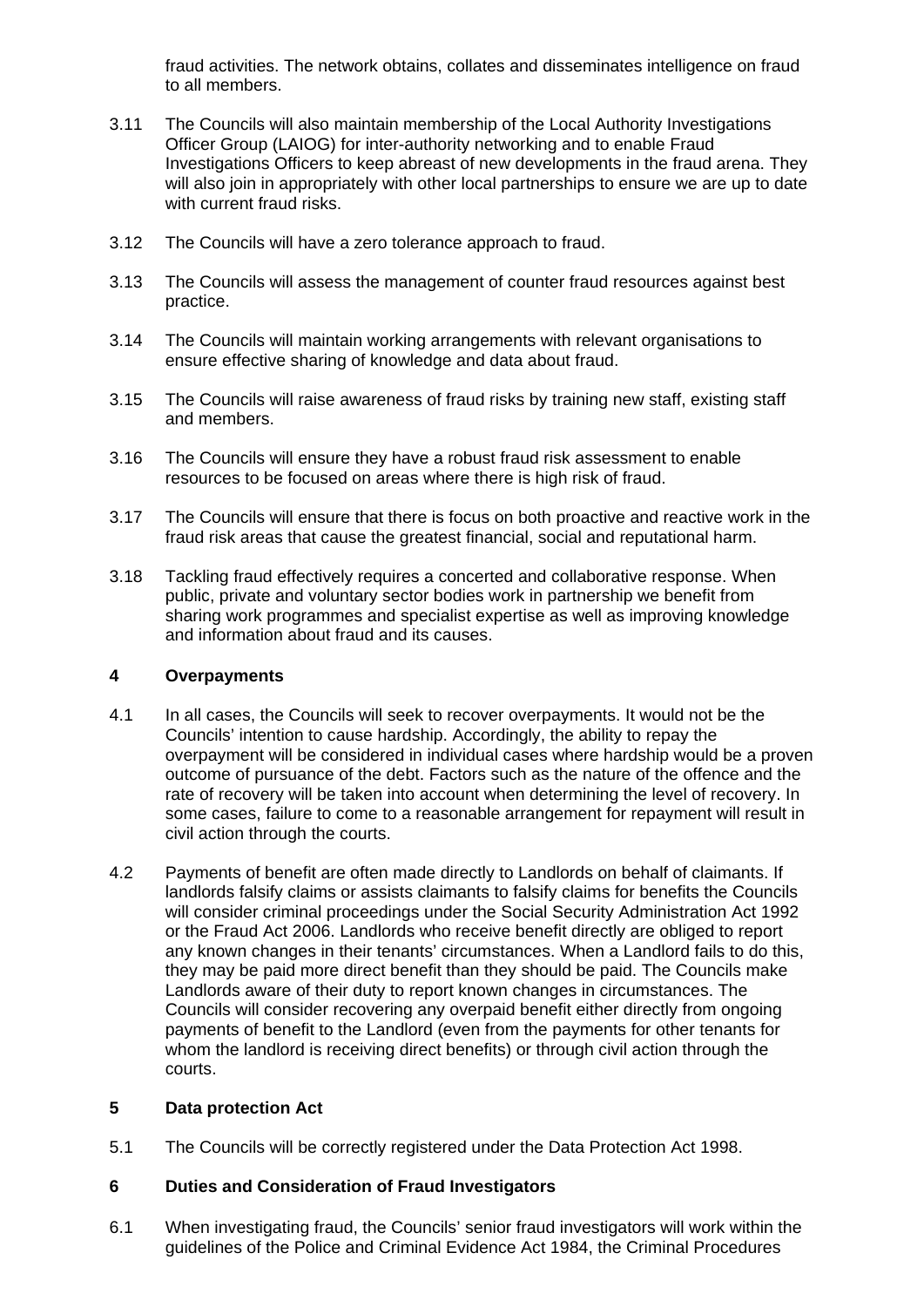and Investigation Act 1996, and the Regulation of Investigatory Powers Act 2000. The Investigators will adhere to the requirements of their Code of Conduct and will, at all times, apply appropriate procedures to maintain confidentiality of information.

# **7 Duties and Consideration of Council Employees**

7.1 The Councils will require all Council Officers involved in the administration of benefits to report to the Benefits Manager details of any property within the area that they are renting to tenants and any claims of benefit to which they have some connection. This may be a claim for benefit where the Officer is the landlord, the claimant, a partner, a dependant or a non-dependant on the application. If a Benefits Officer has knowledge of a claim where they are a close family member, as described by Schedule 2 of the Housing Benefit and Council Tax Benefit General Regulations, the Officer must report this case to the Benefits Manager whereupon they will be prevented from access to the case in question on the Benefits computer system.

## **8 Duties and Considerations of Elected Members**

8.1 The Councils will require all elected Members to report details of any property within the Councils that they are renting to tenants and any claims of benefit to which they have some connection. This may be a claim for benefit where the Member is the Landlord, the claimant, a partner, a dependant or a non-dependant on the application.

# **9 Sanction Process**

- 9.1 Once an investigator is satisfied that a case which they are investigating is suitable for a sanction they will inform the Fraud Manager. A file must be prepared by the investigator and it should contain a summary of the relevant facts, copies of witness statements, copies of documentary exhibits, a working copy tape of interviews under caution and a transcript and any other information relevant to making a decision.
- 9.2 A sanction that may be imposed can be the offer of an Administration Penalty. An Administration Penalty is the offer of a financial penalty if the person, by act or omission, has caused benefit to be overpaid to them. The legislation governing the use of penalties is contained in Section 115a of the Social Security Administration Act 1992 and amended by the Welfare Reform Act 2012. Details of an Administration Penalty are contained in the Sanction Policy.
- 9.3 Next the Councils may issue a Formal Caution. Formal Cautions act as a deterrent for persons at the lower end of benefit related offences where criminal proceedings are not the preferred option. A formal caution can only be issued where a person has admitted the offence. See Sanction Policy
- 9.4 Finally, the Councils may consider issuing criminal proceedings. Various factors need to be considered as contained the Sanction Policy.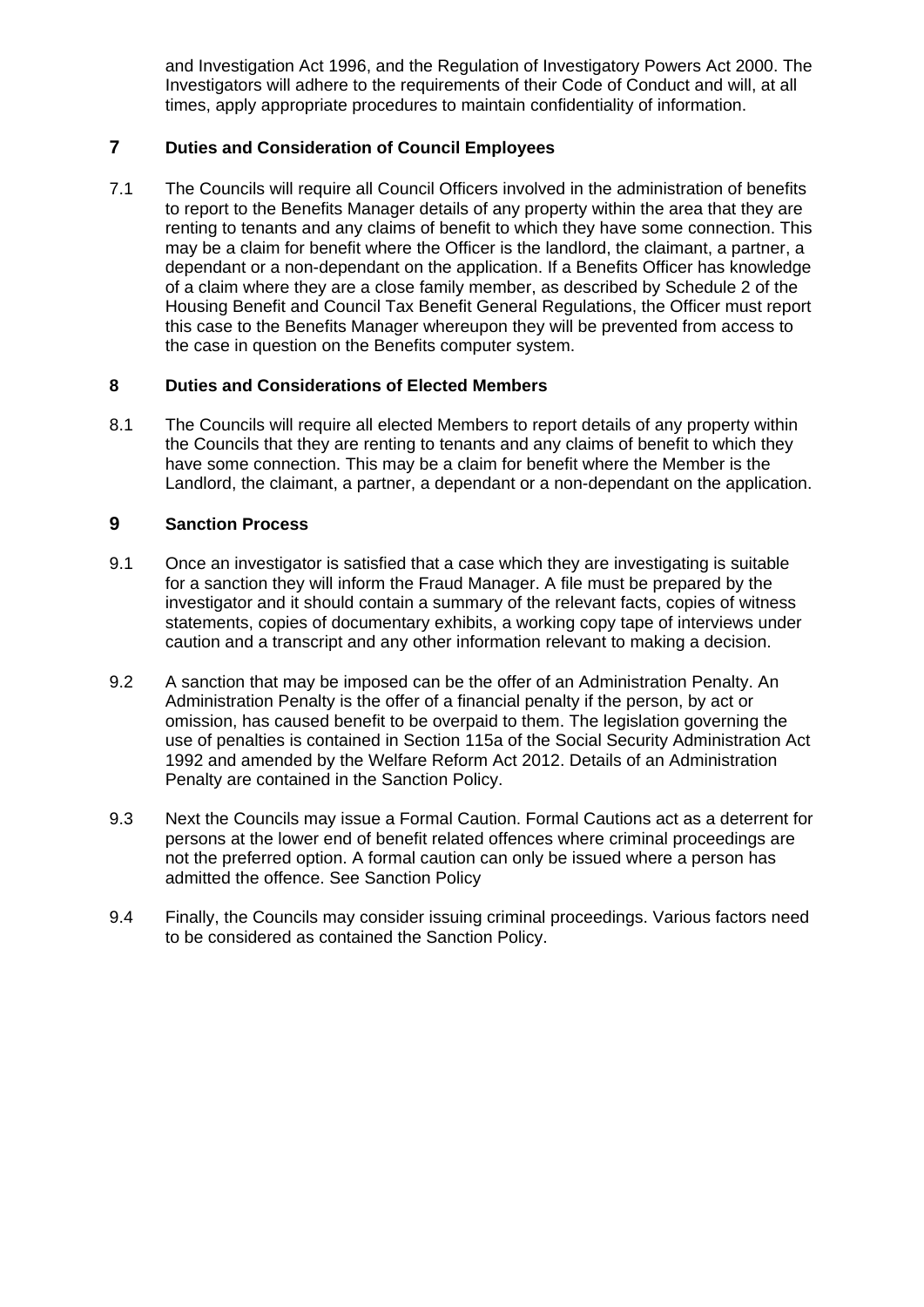#### **SANCTIONS POLICY**

#### **THREE RIVERS DISTRICT COUNCIL WATFORD BOROUGH COUNCIL**

#### **1 INTRODUCTION**

- 1.1 This document sets out the policy of Three Rivers District Council and Watford Borough Council towards sanctions, including criminal prosecutions, for offences relating to Housing and Council Tax Benefit and 'National' Benefit Fraud.
- 1.2 'Local' benefits (Housing Benefit and Council Tax Benefit) are administered by the Councils as part of their statutory local government functions. In addition following the introduction of the Welfare Reform Act 2007 (WRA 2007) the Councils are now able to investigate and prosecute for National Benefits an example of which is Income Support. The WRA 2007 also provided provisions for access to information to carry out such activities.

#### **2. GENERAL PRINCIPLES**

- 2.1 Both Councils are committed to the prevention, detection, correction, investigation and, where appropriate, prosecution of fraudulent benefit claims. The issuing of an Administrative Penalty or a Formal Caution may also be considered.
- 2.2 The aim is to prevent criminal offences occurring by making it clear to our customers that they have a responsibility to provide accurate and timely information about their claims; to punish wrongdoing; and to deter offending.
- 2.3 This policy supports the Department for Work and Pensions (DWP) Fraud and Error Strategy. It also is designed to challenge to deliver better value for money, promote high standards of governance and accountability and encourage continual improvement in public services so they meet the changing needs of diverse communities and provide fair access for all.
- 2.4 Each potential fraud referral is risk assessed. This assessment will result either in cases being investigated further under criminal investigation standards as set out within the remainder of this document or rejected.

#### **3. ORGANISATION**

- 3.1 Criminal investigations are undertaken by the Councils Senior Investigation Officers in accordance with;
	- the Police and Criminal Evidence Act 1984 (PACE)
	- the Criminal Procedures and Investigations Act 1996 (CPIA)
	- Human Rights Act 1998
	- Fraud Act 2006
	- The Regulation of Investigatory Powers Act 2000 (RIPA)
	- Data Protection Act 1998
	- all other relevant legislative and common-law rules
- 3.2 Senior Investigation Officers receive at minimum Professionalism in Security (PINS) training which is accredited by Portsmouth University.

## **4. SANCTIONS**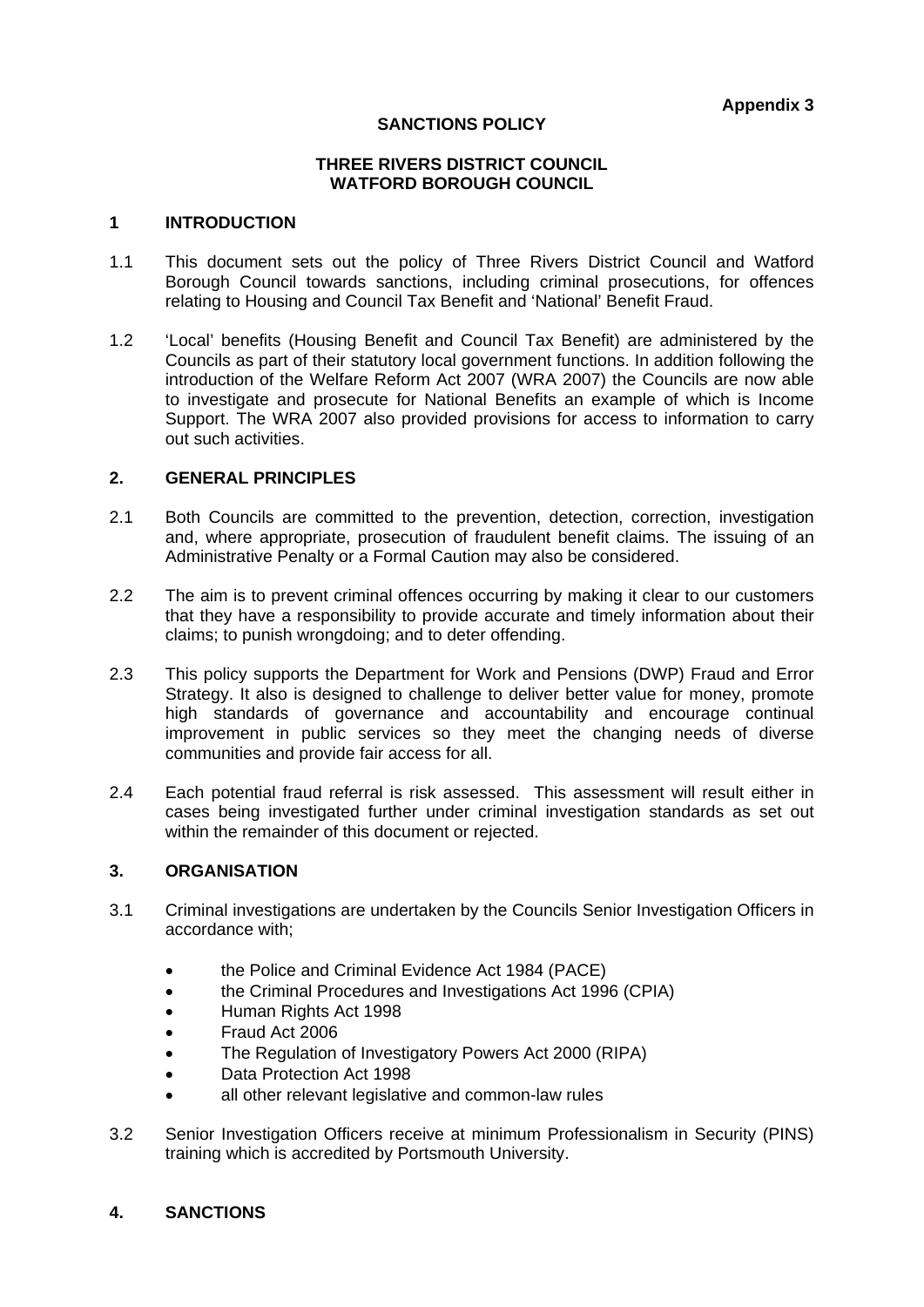4.1 Where an offence has been committed the Fraud Manager can consider offering a caution, an administrative penalty, or instigating a prosecution. The choice will depend on the factors below.

# **4.2 Cautions**

- 4.2.1 A caution is an administrative sanction that the Councils are able to offer as an alternative to a prosecution as long as specific criteria are met, and the case is suitable to take to court if the caution was refused.
- 4.2.2 Cautions are usually aimed at the less serious benefit frauds and those where the overpayment is generally under £2,000. It also provides an additional tool for the Councils to use in those cases where the deterrent effect is considered a sufficient and suitable alternative to prosecution or an administrative penalty.
- 4.2.3 The offender must make a clear and reliable admission of the offence verbally or in writing and there must be a realistic prospect of conviction if the offender were to be prosecuted in line with the full Code Test of the Code for Crown Prosecutors.
- 4.2.4 If the customer is subsequently prosecuted for another benefit offence the caution may be cited in court.
- 4.2.5 Generally a person will not be offered a caution if they have previously in the last 3 years received a caution or administrative penalty.
- 4.2.6 A person must sign an agreement acknowledging the offence for which they receive a caution for.
- 4.2.7 A caution will be recorded on a data base held by the DWP
- 4.2.8 The Fraud Manager retains the discretion in all cases, including those which do or do not fall within any of the above criteria when other factors make the offer of a caution inappropriate for its purpose. One of many circumstances may be where a fraud involving low sums of money over a long period of time has resulted in a small overpayment.

## **4.3 Administrative penalties**

- 4.3.1 An administrative penalty is the offer to the customer to agree to pay a financial penalty where the customer has caused benefit to be overpaid to them, by either an act or omission. The amount of the penalty is currently stipulated at 30 per cent of the amount of the gross overpayment. From the  $8<sup>th</sup>$  May 2012 for offences wholly created thereafter the penalty has increased to 50% of the gross overpayment or a minimum of £350 whichever is greater. Furthermore, the amendments made to legislation in the Welfare Reform Act 2012 now allow for penalties of £350 to be administered in cases of attempt where no benefit loss has occurred.
- 4.3.2 The Councils can offer these penalties where the case is deemed to be not so serious and the offer of an administrative penalty is considered a suitable alternative to prosecution, and where the gross overpayment is generally under £2,000.
- 4.3.3 Unlike cautions no admission of guilt is required from the customer before offering an administrative penalty, although there is a statutory requirement for investigators to ensure that there are grounds for instituting criminal proceedings for an offence relating to the overpayment.
- 4.3.4 An administration penalty can only be offered to a person in respect of an overpayment of benefit or from May 2012 a case of attempt.
- 4.3.5 If a person agrees to a penalty, the Councils will not instigate proceedings against them in respect of the offence that generated the overpayment upon which the penalty is based.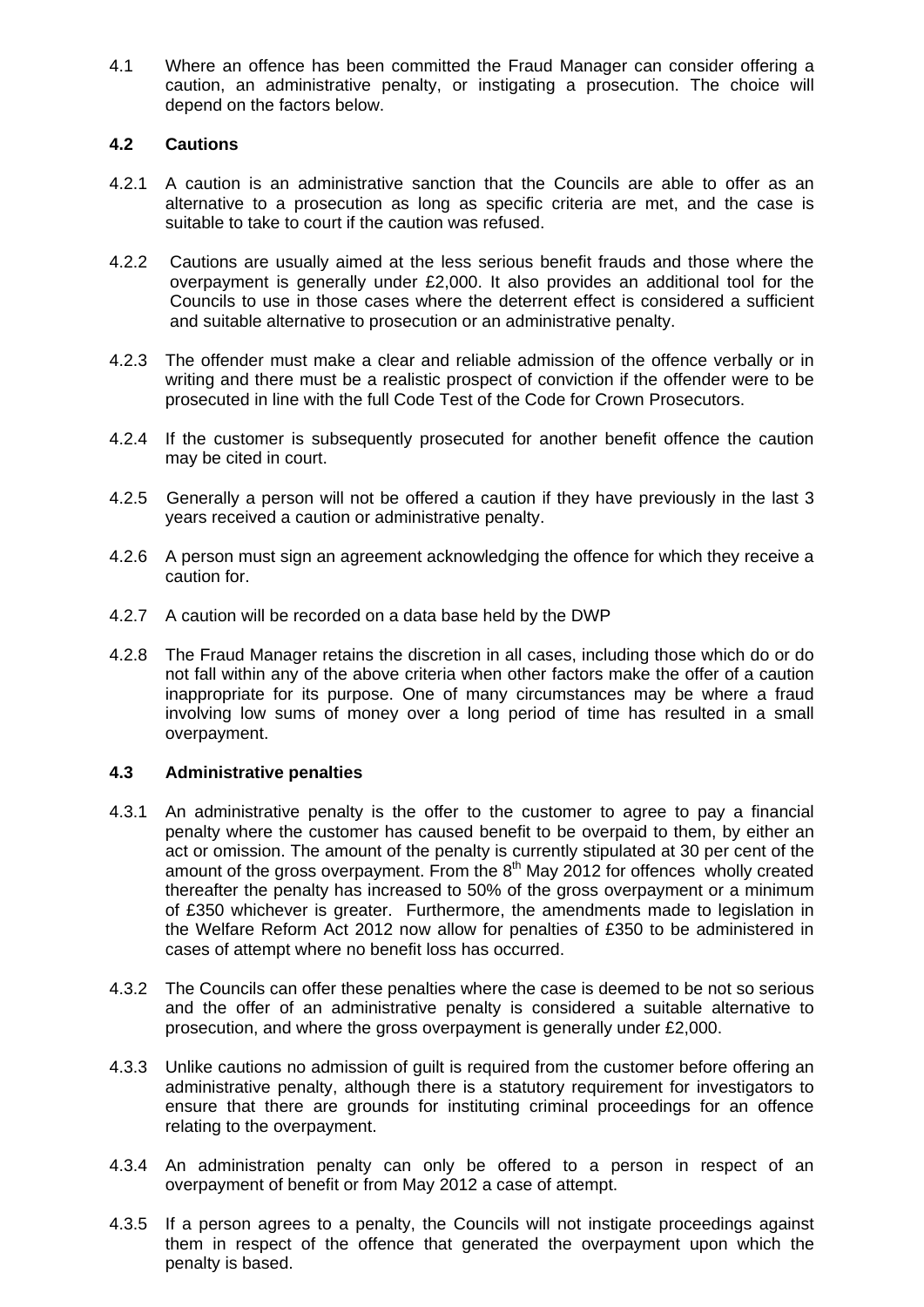- 4.3.6 An interview under caution (IUC) must have been conducted.
- 4.3.7 The Fraud Manager retains the discretion in all cases, including those which do or do not fall within any of the above criteria when other factors make the offer of an administrative penalty inappropriate for its purpose. One of many circumstances may be where a fraud involving low sums of money over a long period of time has resulted in a small overpayment.

#### **4.4 Prosecutions**

- 4.4.1 The decision to prosecute an individual is a serious step. Fair and effective prosecution is essential to law and order. Prosecutions have serious implications for all involved including witnesses and defendants.
- 4.4.2 There are three stages in the decision to prosecute. The first stage in a case being considered for criminal prosecution is where **one or more of the following criteria are met:** 
	- The gross adjudicated overpayment is generally £2,000 or over
	- False identities or other personal details have been used
	- False or forged documents have been used
	- Official documents have been altered or falsified
	- The person concerned occupied a position of trust
	- The person concerned assisted or encouraged others to commit offences
	- There is evidence of premeditation or organised fraud
	- The customer had previously been convicted of benefit fraud
	- The amount of the overpayment is under £2,000 and the offer of an administrative penalty or caution is not accepted or suitable.
- 4.4.3 The second stage is the **evidential test**. If the case does not pass the evidential test, it must go no further no matter how serious or important it may be.
- 4.4.4 We must be satisfied that there is enough evidence to achieve a realistic chance of a conviction against each defendant on each charge. A realistic chance of conviction means a magistrate or jury properly directed is more likely than not to convict the defendant of the alleged charge.
- 4.4.5 We must consider whether the evidence can be used and is reliable. Is the evidence likely to be excluded because of the way it was gathered or because of the rules of hearsay as evidence? Is any explanations given by the defendant credible? Is the witness's background likely to weaken the prosecution case? For example, does the witness have any motive or a relevant previous conviction?
- 4.4.6 The third stage is the **public interest test**. The public interest test must be considered in each case where there is enough evidence to provide a realistic prospect of conviction.
- 4.4.7 Public interest factors that can affect the decision to prosecute usually depend on the seriousness of the offence or the circumstances of the suspect.
- 4.4.8 Some common public interest factors in favour of prosecution are: a conviction is likely to result in a significant sentence; there is evidence the offence was premeditated; the defendant's previous convictions are grounds for believing the offence is likely to be repeated and the offence, although not serious in itself, is widespread in the area.
- 4.4.9 Some common public interest factors against a prosecution are the court is likely to impose a nominal sentence, the offence was committed as a result of a genuine mistake, there has been a long delay between the offence taking place and the court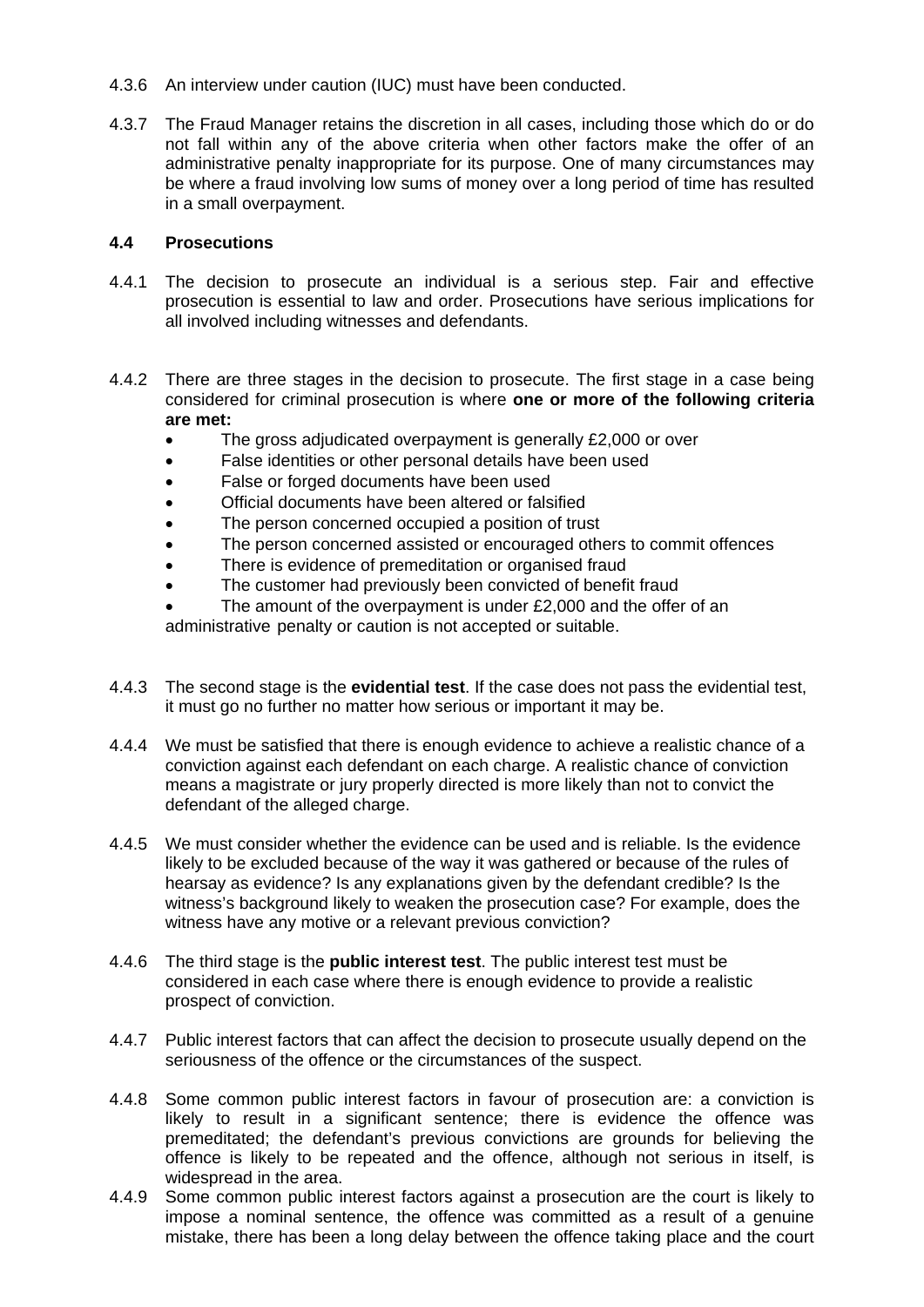hearing unless the offence has only just come to light or the complexity of the offence has meant that there has been a long investigation, the defendant is elderly and was suffering at the time of the offence from a significant mental of physical ill health

4.4.10 In all cases, including those which do not fall within any of the above criteria, the Councils retain discretion as to whether criminal proceedings are started. One of many circumstances may be where a fraud involving low sums of money over a long period of time has resulted in a small overpayment.

# **5. PROCEEDS OF CRIME ACT (POCA)**

5.1 The Councils will refer all suitable cases to an accredited financial investigator with a view to applying to the courts for restraint and/or confiscation of identified assets. A restraint order prevents a person from dealing with specified assets. A confiscation order enables the Councils to seek to recover its losses from assets which are found to be the proceeds of crime.

## **6. RECOVERY OF DEBT**

6.1 Where an overpayment arising from fraud is identified the Councils will take steps to recover the resultant debt, including taking action in the civil courts if necessary, in addition to any sanction it may impose in respect of that fraud.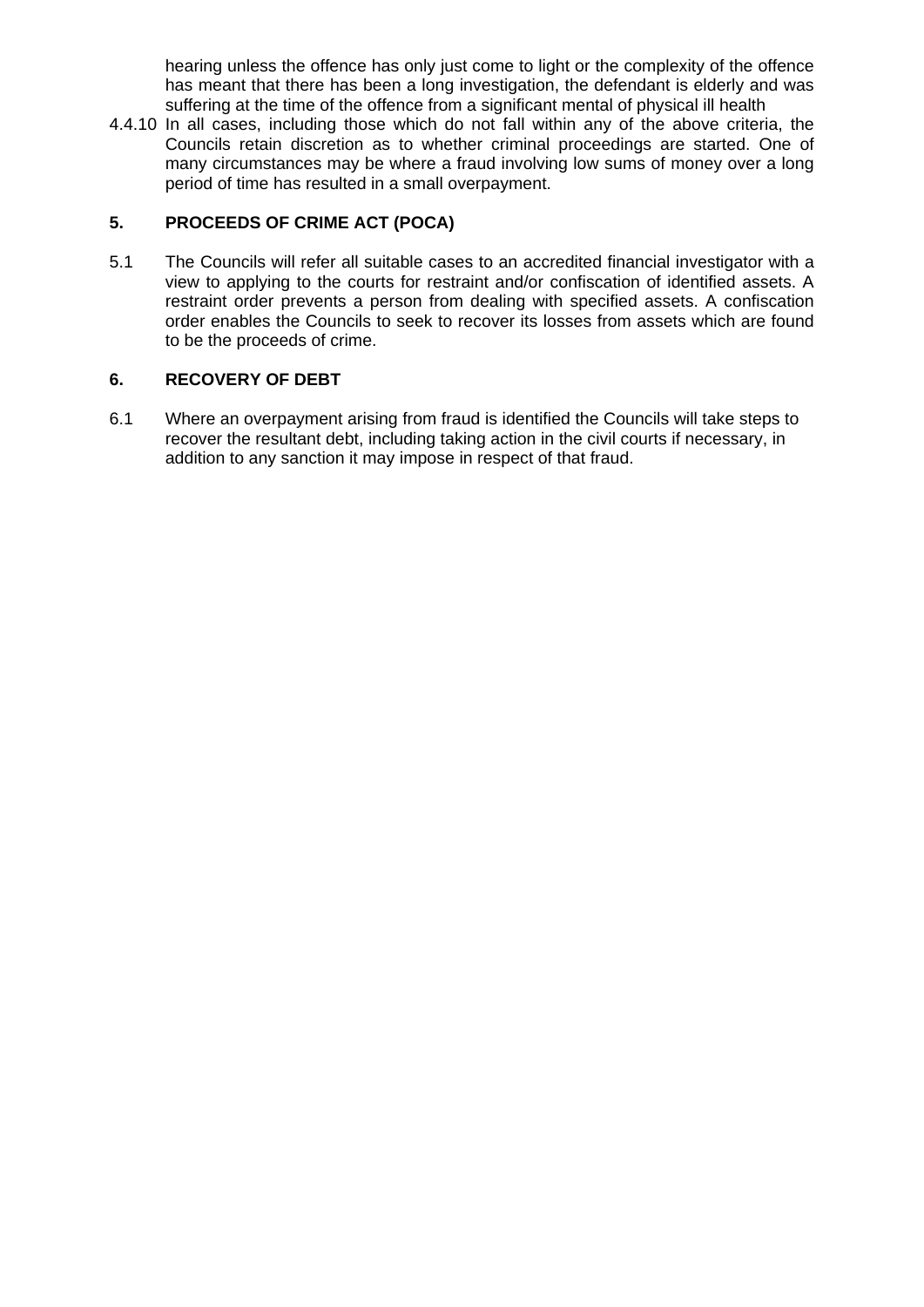#### **ANTI BRIBERY POLICY AND PROCEDURES THREE RIVERS DC AND WATFORD BC**

#### **1. Introduction Policy Statement**

- 1.1 Bribery is a criminal offence. The Council does not, and will not, pay bribes or offer improper inducements to anyone for any purpose nor does it or will it accept bribes or improper inducements.
- 1.2 To use a third party as a conduit to channel bribes to others is a criminal offence. The Council does not, and will not, engage indirectly in or otherwise encourage bribery.
- 1.3 The Council is committed to the prevention, deterrence and detection of bribery. We have zero-tolerance towards bribery.

### **2 Aims**

- 2.1 This policy provides a framework to enable employees and Members to understand and implement arrangements enabling compliance.
- 2.2 We require all staff, including temporary agency staff and all contractors and their employees working on behalf of the Council and all elected members to:

 • act honestly and with integrity at all times and to safeguard the Council's resources for which they are responsible

 • comply with the spirit, as well as the letter, of the laws and regulations in respect of the lawful and responsible conduct of activities.

#### **3 Scope**

- 3.1 This policy applies to all of the Council's functions. For partners, joint ventures and suppliers, we will seek to promote the adoption of policies consistent with this policy. Within the Council the responsibility to control the risk of bribery occurring rests at all levels. This policy covers all staff including temporary agency staff, contractors, Members, volunteers and consultants.
- 3.2 This Council commits to:
	- Setting out a clear anti-bribery policy and keeping it up to date

 • Making all employees and members aware of their responsibilities to adhere strictly to this policy at all times

 • Enabling all employees and members to recognise and avoid the use of bribery by themselves and others

 • Encouraging its employees and members to be vigilant and to report any suspicions of bribery, providing them with suitable channels of communication and ensuring sensitive information is treated appropriately

- Rigorously investigating instances of alleged bribery
- Taking firm and vigorous action against any individual(s) involved in bribery

 • Providing information to all employees and members on how to report breaches and suspected breaches of this policy

## **What is Bribery?**

3.3 Bribery is an inducement or reward offered, promised or provided to gain personal, commercial, regulatory or contractual advantage.

## **What can amount to bribery?**

3.4 A criminal offence is committed. There are four criminal offences created by the Bribery Act 2010: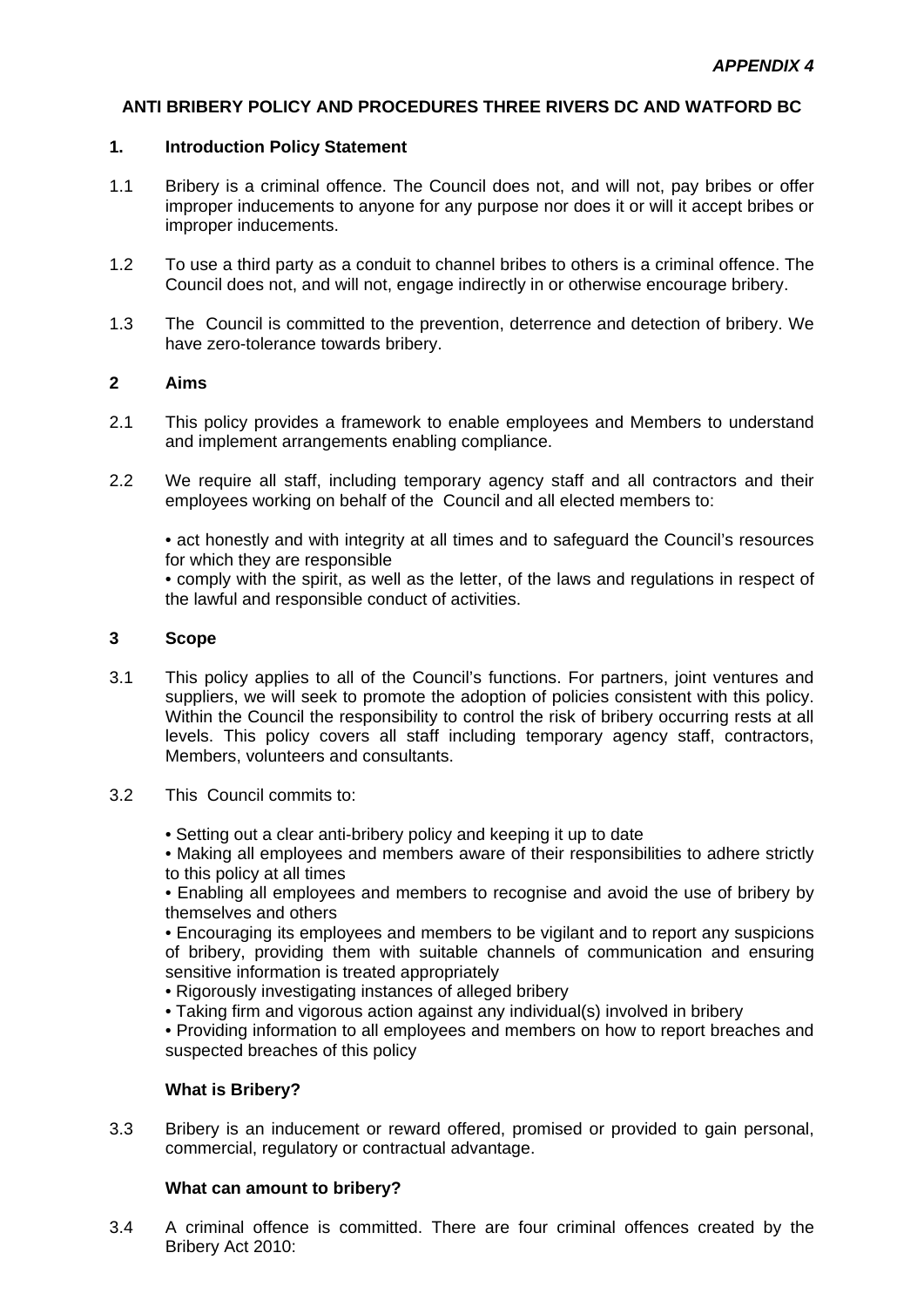• bribery of another person (section 1) to induce or reward them to perform a function improperly

 • requesting or accepting a bribe (section 2) as a reward for performing a function improperly

- bribing a foreign official (section 6) to gain a business advantage
- failing to prevent bribery (section 7)
- 3.5 The last is a corporate offence of failure by a commercial organisation to prevent bribery intended to obtain or retain business, or an advantage in the conduct of business. An organisation will have a defence to this offence if it can show that it had in place **adequate procedures** (see below) designed to prevent bribery by or of persons associated with it.

#### **Penalties**

- 3.6 An individual guilty of an offence under sections 1, 2 or 6 is liable: • On conviction in a magistrates court, to imprisonment for a maximum term of 12 months or to a fine not exceeding £5,000, or to both • On conviction in a crown court, to imprisonment for a maximum term of ten years, or to an unlimited fine, or both
- 3.7 Organisations are liable for these fines and if guilty of an offence under section 7 are liable to an unlimited fine.

## **Why does this apply to the Council?**

3.8 The Act applies to any "commercial organisation". That is any body formed in the United Kingdom and it does not matter if it pursues charitable or educational aims or purely public functions. It will be caught if it engages in commercial activities, irrespective of the purpose. The Council is a commercial organisation in all of its financial and contractual activity including those activities or services undertaken on its behalf.

#### **What are "adequate procedures"?**

3.9 Adequate procedures need to be applied proportionately, based on the level of risk guided by the six principles in the Government's Guidance. These principles are not prescriptive. They are intended to be flexible and outcome focussed.

They are:

#### **Proportionate procedures**

3.10 Procedures to prevent bribery should be proportionate to the bribery risks faced and to the nature, scale and complexity of activities. They are also clear, practical, accessible, effectively implemented and enforced. This policy explains the procedures.

#### **Top level commitment**

3.11 The top-level management should be committed to preventing bribery by persons associated with it. They foster a culture within the organisation in which bribery is never acceptable.

#### **Risk Assessment**

3.12 The Council assesses the nature and extent of its exposure to potential external and internal risks of bribery routinely and as an integral part of its usual procedures. The assessment is periodic, informed and documented. It includes financial risks but also other risks such as reputational damage.

#### **Due diligence**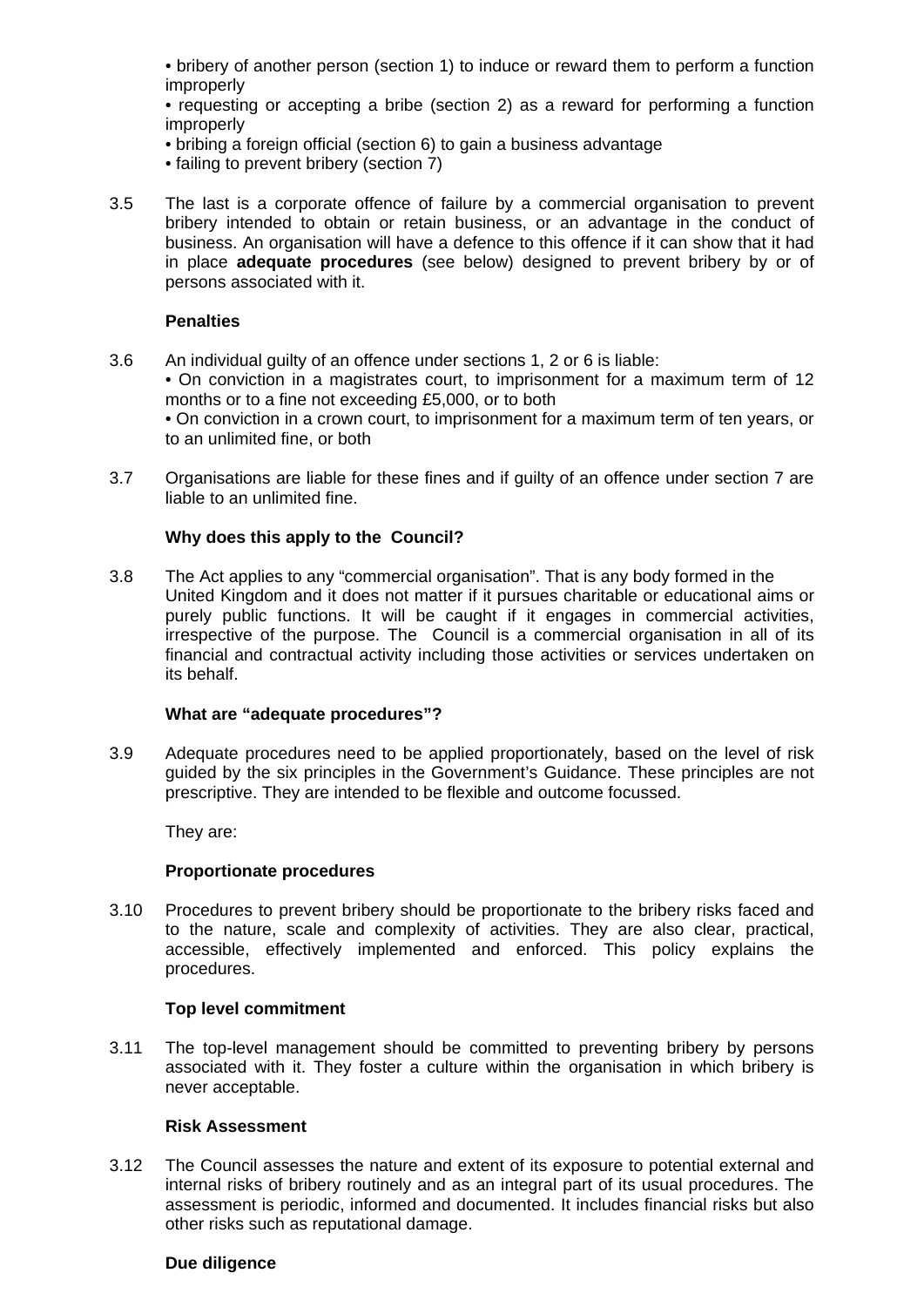3.13 The Council applies due diligence taking a proportionate and risk based approach in respect of persons who perform or will perform services for or on behalf of the council, in order to mitigate identified bribery risks.

# **Communication (including training)**

3.14 The Council seeks to ensure that its bribery prevention policies and procedures are embedded and understood through communication, including training that is proportionate to the risks it faces.

# **Monitoring and review**

3.15 The Council monitors and reviews procedures designed to prevent bribery by persons associated with it and makes improvements where necessary.

## **The Council is committed to the implementation of these principles. Bribery is not tolerated - The Council's direction to staff and suppliers:**

It is unacceptable to:

 • give, promise to give, or offer a payment, gift or hospitality with the expectation or hope that a business advantage will be received, or to reward a business advantage already given

 • give, promise to give, or offer a payment, gift or hospitality to a government official, agent or representative to "facilitate" or expedite a routine procedure

 • accept payment from a third party that you know or suspect is offered with the expectation that it will obtain a business advantage for them

 • accept a gift or hospitality from a third party if you know or suspect that it is offered or provided with an expectation that a business advantage will be provided by us in return

 • retaliate against or threaten a person who has refused to commit a bribery offence or who has raised concerns under this policy

• engage in activity in breach of this policy.

## **Facilitation payments**

3.16 Facilitation payments are not tolerated and are illegal. Facilitation payments are unofficial payments made to public officials in order to secure or expedite actions.

## **Gifts and hospitality**

3.17 This policy is not meant to change the requirements of our gifts and hospitality policy.

## **Public contracts and failure to prevent bribery**

3.18 Under the Public Contracts Regulations 2006 (which gives effect to EU law in the UK), a company is automatically and perpetually debarred from competing for public contracts where it is convicted of a corruption offence. The Council extends such automatic barring to any organisations convicted of an offence under the Bribery Act 2010.

## **Staff and Member responsibilities to avoid or prevent breaches of the policy**

3.19 The prevention, detection and reporting of bribery and other forms of corruption are the responsibility of all those appointed as members, working for the council or under its control. All staff and members are required to avoid activity that breaches this policy.

You must:

• ensure that you read, understand and comply with this policy